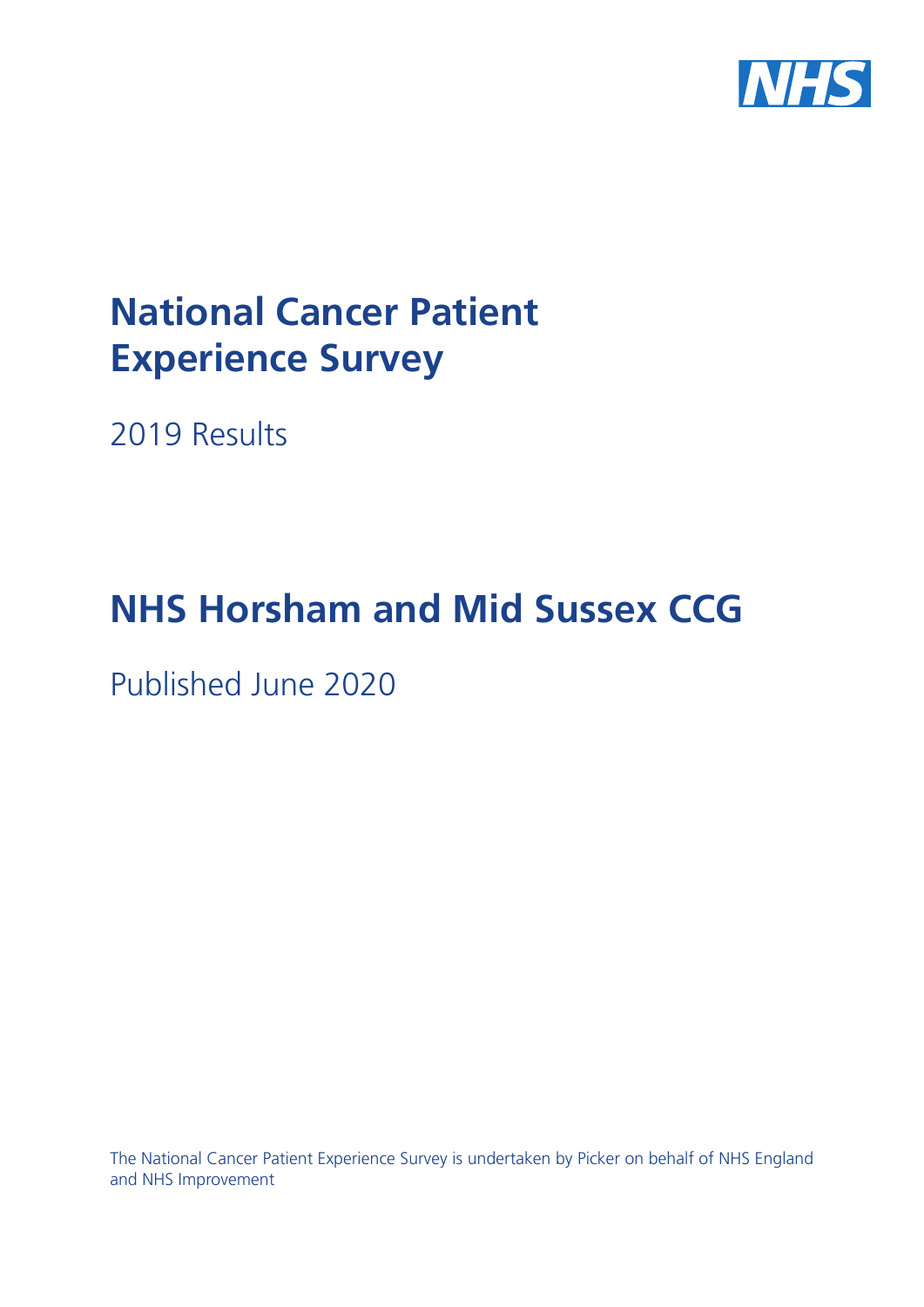# **Executive Summary** Case Mix Adjusted scores

#### **Cancer Dashboard Questions**

The following seven questions are included in phase 1 of the Cancer Dashboard developed by Public Health England and NHS England:

Q61. Patient's average rating of care scored from very poor to very good

| $\Omega$ | $\overline{2}$                                                | 3 | $\Delta$ | 5 | 6 | $\overline{7}$ | 8 | 9   | 10                                                                                            |  |
|----------|---------------------------------------------------------------|---|----------|---|---|----------------|---|-----|-----------------------------------------------------------------------------------------------|--|
|          |                                                               |   |          |   |   |                |   | 8.9 |                                                                                               |  |
| $1\%$    |                                                               |   |          |   |   |                |   |     | Q18. Patient definitely involved as much as they wanted in decisions about care and treatment |  |
|          |                                                               |   |          |   |   |                |   |     | Q19. Patient given the name of a CNS who would support them through their treatment           |  |
| 83%      | Q20. Patient found it very or quite easy to contact their CNS |   |          |   |   |                |   |     |                                                                                               |  |
|          |                                                               |   |          |   |   |                |   |     | Q39. Patient always felt they were treated with respect and dignity while in hospital         |  |
| 96%      | leaving hospital                                              |   |          |   |   |                |   |     | Q41. Hospital staff told patient who to contact if worried about condition or treatment after |  |
| 60%      | treatment                                                     |   |          |   |   |                |   |     | Q55. General practice staff definitely did everything they could to support patient during    |  |

### **Questions Outside Expected Range**

|                                                                                                |            | Case Mix Adjusted Scores   |                            |                   |
|------------------------------------------------------------------------------------------------|------------|----------------------------|----------------------------|-------------------|
|                                                                                                | 2019 Score | Lower<br>Expected<br>Range | Upper<br>Expected<br>Range | National<br>Score |
| Q10. Patient told they could bring a family member or friend when first told they had cancer   | 88%        | 71%                        | 83%                        | 77%               |
| Q13. Patient given easy to understand written information about the type of cancer they<br>had | 80%        | 69%                        | 79%                        | 74%               |
| Q31. Patient had confidence and trust in all doctors treating them                             | 90%        | 78%                        | 90%                        | 84%               |

|                                                                                     |            | Case Mix Adjusted Scores   |                            |                   |
|-------------------------------------------------------------------------------------|------------|----------------------------|----------------------------|-------------------|
|                                                                                     | 2019 Score | Lower<br>Expected<br>Range | Upper<br>Expected<br>Range | National<br>Score |
| Q19. Patient given the name of a CNS who would support them through their treatment | 89%        | 89%                        | 95%                        | 92%               |
| Q24. Hospital staff gave information on getting financial help or possible benefits | 52%        | 54%                        | 71%                        | 63%               |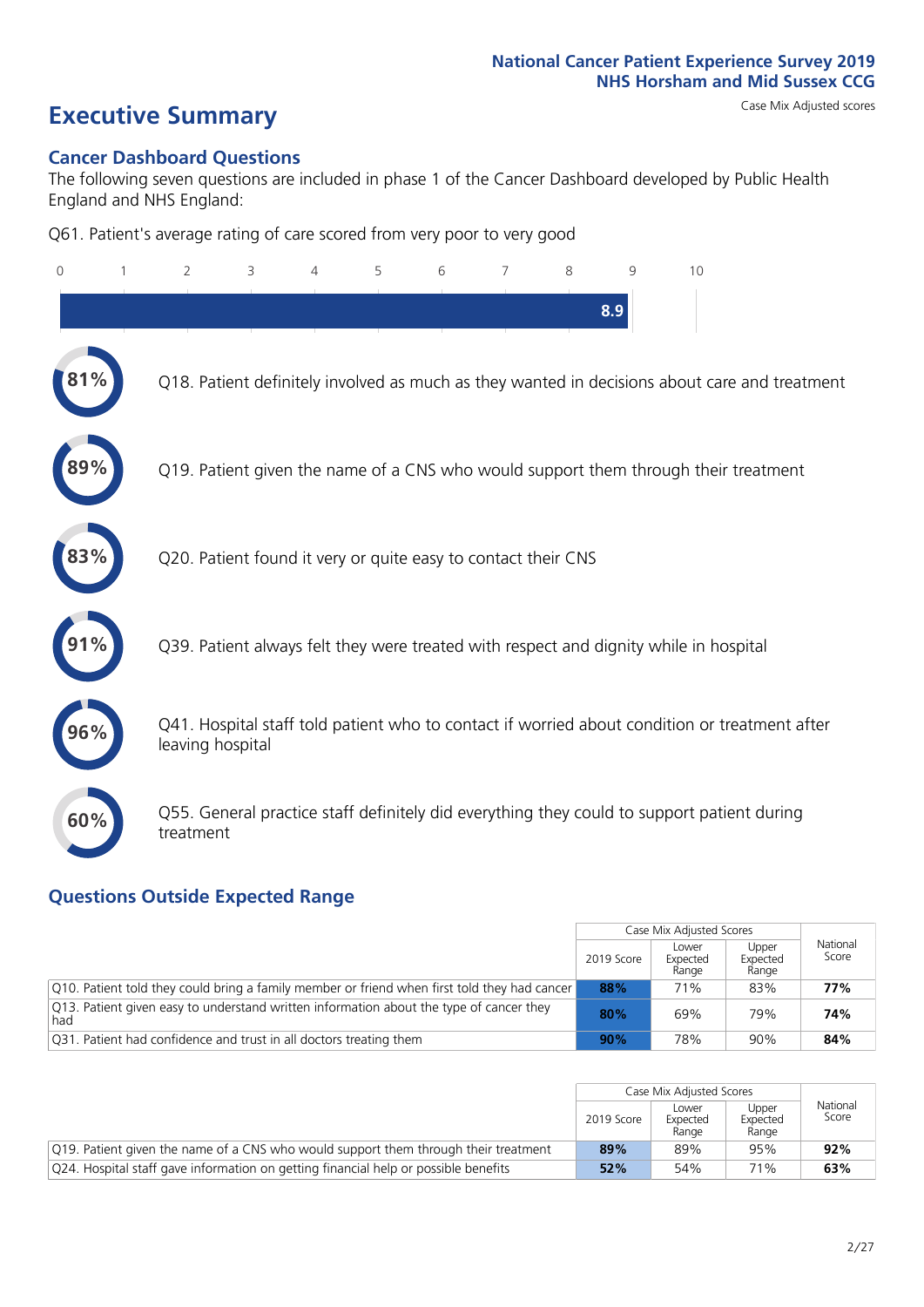## **Introduction**

The National Cancer Patient Experience Survey 2019 is the ninth iteration of the survey first undertaken in 2010. It has been designed to monitor national progress on cancer care; to provide information to drive local quality improvements; to assist commissioners and providers of cancer care; and to inform the work of the various charities and stakeholder groups supporting cancer patients.

The survey was overseen by a national Cancer Patient Experience Advisory Group. This Advisory Group set the principles and objectives of the survey programme and guided questionnaire development. The survey was commissioned and managed by NHS England. The survey provider, Picker, is responsible for designing, running and analysing the survey.

The 2019 survey involved 143 NHS Trusts. Out of 111,366 people, 67,858 people responded to the survey, yielding a response rate of 61%.

# **Methodology**

#### **Eligibility, fieldwork and survey methods**

The sample for the survey included all adult (aged 16 and over) NHS patients, with a confirmed primary diagnosis of cancer, discharged from an NHS Trust after an inpatient episode or day case attendance for cancer related treatment in the months of April, May and June 2019. The fieldwork for the survey was undertaken between December 2019 and March 2020.

As in the previous four years, the survey used a mixed mode methodology. Questionnaires were sent by post, with two reminders where necessary, but also included an option to complete the questionnaire online. A Freephone helpline and email was available for respondents to opt out, ask questions about the survey, enable them to complete their questionnaire over the phone and provide access to a translation and interpreting facility for those whose first language was not English.

#### **Case-mix adjustment**

Both unadjusted and adjusted scores are presented in this report. Case-mix adjusted scores allows us to account for the impact that differing patient populations might have on results. By using the case-mix adjusted estimates we can obtain a greater understanding of how a CCG is performing given their patient population. The factors taken into account in this case-mix adjustment are gender, age, ethnic group, deprivation, and tumour group.

#### **Scoring methodology**

Fifty-two questions from the questionnaire are scored as these questions relate directly to patient experience. For all but one question (Q61), scores are presented as the percentage of positive responses out of all scored responses. For Q61, respondents rate their overall care on a scale of 0 to 10, of which the average was calculated for this question's presented score. The percentages in this report have been rounded to the nearest percentage point. Therefore, in some cases the figures do not appear to add up to 100%.

#### **Statistical significance**

In the reporting of 2019 results, appropriate statistical tests have been undertaken to identify unadjusted scores for which the change over time is 'statistically significant'. Thirty-seven scored questions in 2019 have been compared with those of 2018 and a statistically significant change between the two years has been reported where identified.

For the scored questions that are comparable beyond 2018, statistically significant change over the five years has also been reported where identified. A statistically significant difference means that the change in the result is very unlikely to have occurred by sampling variation.

#### **Suppression**

#### **Question-level suppression**

For scores where the base size per question is  $<$ 21, the score will be suppressed and replaced with an asterisk (\*). The base size will include neutral response options.

#### **Double suppression**

If any group within a particular sub-group breakdown (such as the tumour group breakdown) has <21 responses, then the figure for this particular group is suppressed and replaced with an asterisk (\*). If there is only one group within the sub-group breakdown that has <21 respondents, and is therefore suppressed, the group with the next lowest number of respondents is also supressed and replaced with an asterisk (\*) (regardless if it is greater than or less than 21).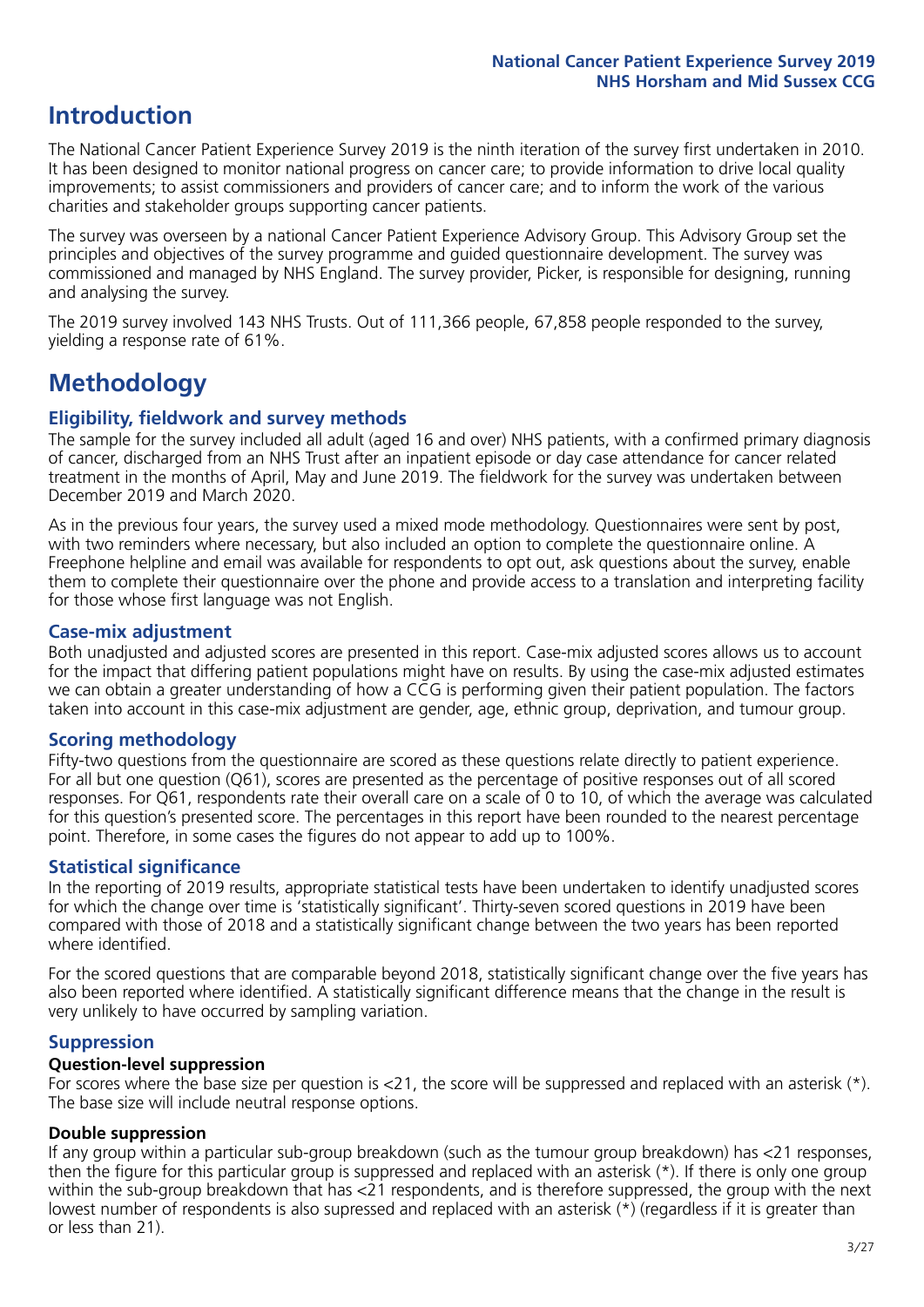# **Understanding the results**

This report shows how this CCG scored for each question in the survey, compared with national results and previous year's results. It is aimed at helping individual CCGs to understand their performance and identify areas for local improvement. Below is a description of the type of results presented within this report and how to understand them.

#### **Expected range charts**

The expected range charts in this report show a bar with the lowest and highest score received for each question nationally. Within this bar, an expected range is given (in grey) and a black diamond represents the actual score for this CCG.

CCGs whose score is above the upper limit of the expected range (in the dark blue) are positive outliers, with a score statistically significantly higher than the national mean. This indicates that the CCG performs better than what CCGs of the same size and demographics are expected to perform. The opposite is true if the score is below the lower limit of the expected range (in the light blue); these are negative outliers. For scores within the expected range (in the grey), the score is what we would expect given the CCG's size and demographics.

#### **Comparability tables**

The comparability tables show the 2018 and 2019 unadjusted scores for this CCG for each scored question. If there is a significant change from 2018 and 2019 or overall from 2015 to 2019, an arrow will be presented for the direction of change. The adjusted 2019 score will also be presented for each scored question along with the lower and upper expected range and national score. Scores above the upper limit of the expected range will be highlighted dark blue, scores below the lower limit of the expected range will be highlighted light blue, and scores within the lower and upper limit of the expected ranges will be highlighted grey.

#### **Tumour type tables**

The tumour type tables show the unadjusted scores for each scored question for each of the 13 tumour groups. The national score for that tumour group is also shown. Unadjusted scores for the same tumour type across different CCGs may not be comparable, as they do not account for the impact that differing patient populations might have on results. Central nervous system is abbreviated as 'CNS' and lower gastrointestinal tract is abbreviated as 'LGT' throughout this report.

#### **Year on year charts**

The year on year charts show five columns representing the unadjusted scores of the last five years (2015, 2016, 2017, 2018 and 2019) for each scored question.

#### **Notes on specific questions**

Following the development phase of the 2019 survey, several changes were made to the questionnaire. Six scored questions were amended (Q5, Q18, Q30, Q35, Q56 and Q60) and one non-scored question (Q29) was amended that impacted the comparability of questions Q30 to Q41. Of all questions changed or impacted by change, only Q60 is presented with historical comparisons; though the results should be interpreted with caution.

#### **Unadjusted data and case-mix adjusted data**

Unadjusted data should be used to see the actual responses from patients relating to the CCG. Case-mix adjusted data, together with expected ranges, should be used to understand whether the results are significantly higher or lower than national results taking account of the patient mix.

### **Further information**

This research was carried out in accordance with the international standard for organisations conducting social research (accreditation to ISO20252:2012; certificate number GB08/74322). The 2019 survey data has been produced and published in line with the Code of Practice for Official Statistics.

For more information on the methodology, please see the Technical Document. It can be viewed along with the 2019 questionnaire and survey quidance on the website at [www.ncpes.co.uk](https://www.ncpes.co.uk/supporting-documents). For all other outputs at National, Trust, CCG and Cancer Alliance level, please see the PDF reports, Excel tables and dashboards at [www.ncpes.co.uk.](https://www.ncpes.co.uk/current-results)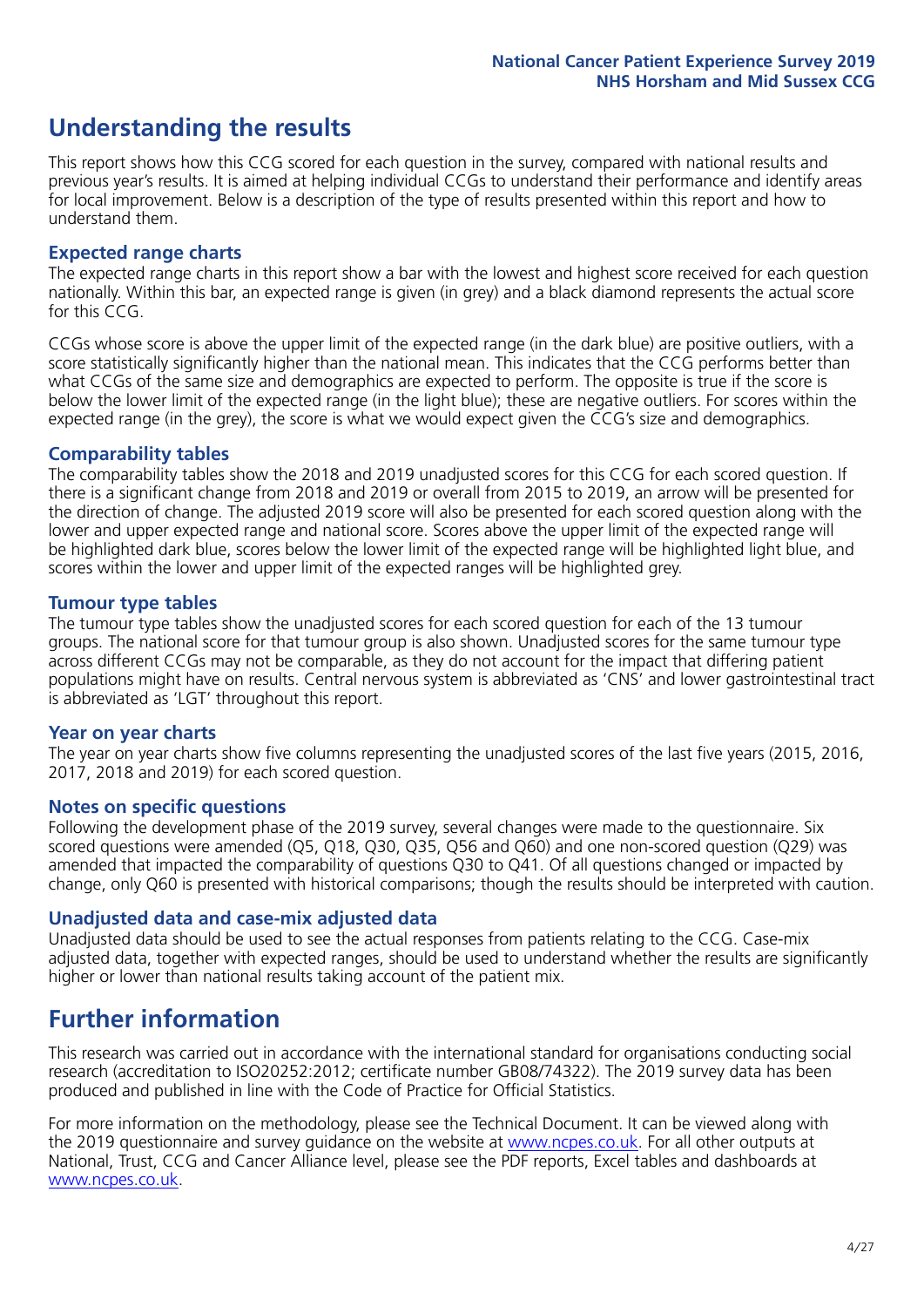### **Response Rate**

#### **Overall Response Rate**

336 patients responded out of a total of 518 patients, resulting in a response rate of 65%.

|          | Sample Size | Adjusted<br>Sample | Completed | Response Rate |
|----------|-------------|--------------------|-----------|---------------|
| CCG      | 546         | 518                | 336       | 65%           |
| National | 119,855     | 111,366            | 67.858    | 61%           |

#### **Respondents by Survey Type**

|                            | Number of<br>Respondents |
|----------------------------|--------------------------|
| Online                     | 41                       |
| Paper                      | 295                      |
| Phone                      | $\left( \right)$         |
| <b>Translation Service</b> |                          |

#### **Respondents by Tumour Group**

|                      | Number of<br>Respondents |
|----------------------|--------------------------|
| <b>Brain / CNS</b>   | $\mathcal{P}$            |
| <b>Breast</b>        | 108                      |
| Colorectal / LGT     | 20                       |
| Gynaecological       | 12                       |
| Haematological       | 62                       |
| <b>Head and Neck</b> | 6                        |
| Lung                 | 11                       |
| Prostate             | 29                       |
| Sarcoma              | 4                        |
| Skin                 | 14                       |
| <b>Upper Gastro</b>  | 14                       |
| Urological           | 23                       |
| Other                | 31                       |

#### **Respondents by Age and Gender**

Respondents year of birth has been used to determine age. This information has been amalgamated into 8 age bands. The age and gender distribution for the CCG was as follows:

|        | Age 16-24 | Age 25-34 | Age 35-44 | Age 45-54 | Age 55-64 | Age 65-74 | Age 75-84 | Age 85+ | Total |
|--------|-----------|-----------|-----------|-----------|-----------|-----------|-----------|---------|-------|
| Male   |           |           |           |           | 34        | -57       | 25        |         | 135   |
| Female |           |           |           | 33        | 59        | 58        | 35        |         | 201   |
| Total  |           |           |           | 42        | 93        | 115       | 60        | 16      | 336   |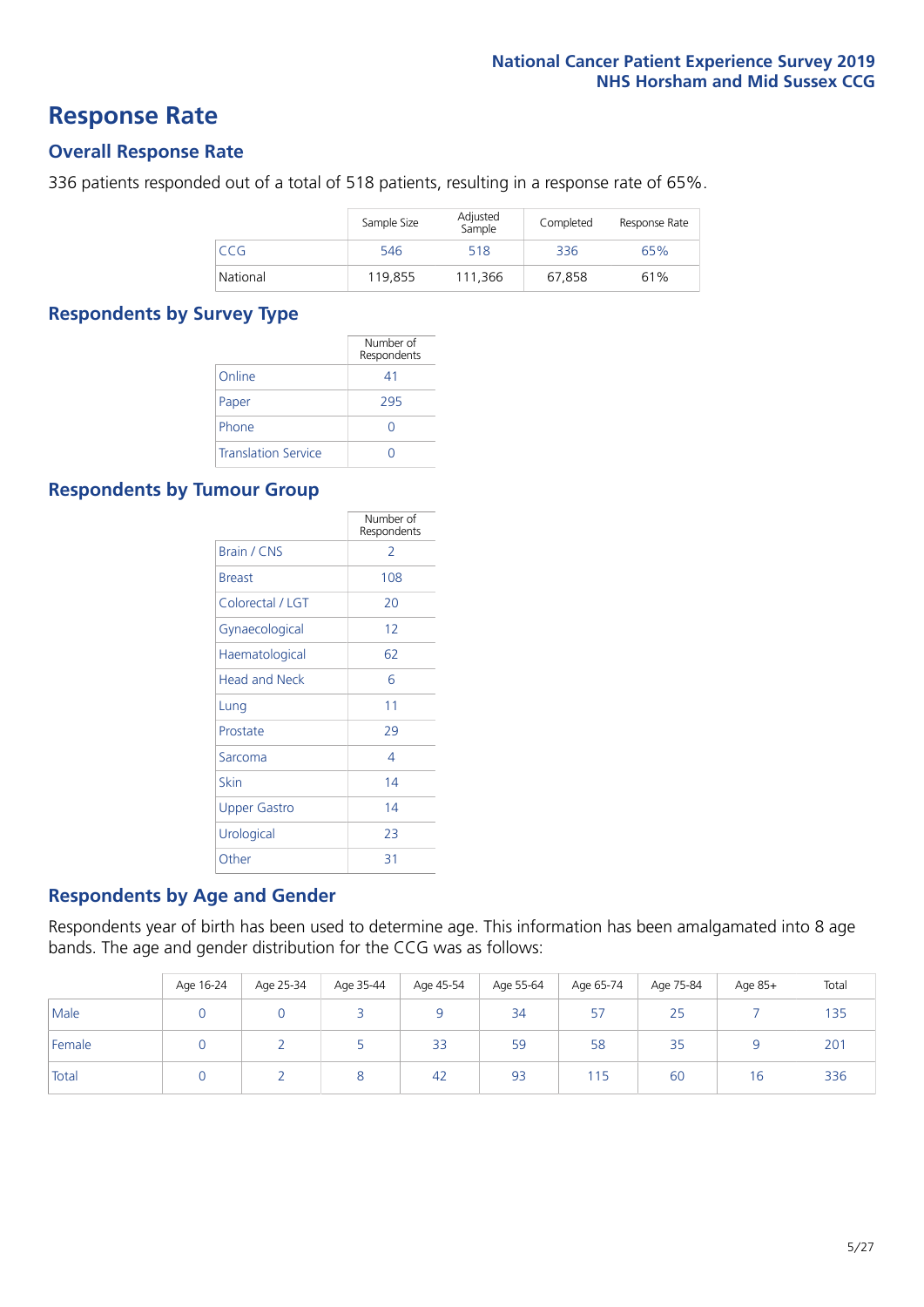# **Expected Range Charts**

| Lower Expected Range<br>Average                                                                                                                                                                                                                                                                                                                                                                                                                                                                                             |       |     | Upper Expected Range |     |     |     |            |                   | Case Mix Adjusted Score |                   |                 |
|-----------------------------------------------------------------------------------------------------------------------------------------------------------------------------------------------------------------------------------------------------------------------------------------------------------------------------------------------------------------------------------------------------------------------------------------------------------------------------------------------------------------------------|-------|-----|----------------------|-----|-----|-----|------------|-------------------|-------------------------|-------------------|-----------------|
| <b>SEEING YOUR GP</b><br>Q1. Saw GP once or twice before being told they needed to go to<br>hospital<br>Q2. Patient thought they were seen as soon as necessary                                                                                                                                                                                                                                                                                                                                                             | $0\%$ | 10% | 20%                  | 30% | 40% | 50% | 60%        | 70%               | 80%<br>83%              | 87%               | 90% 100%        |
| <b>DIAGNOSTIC TESTS</b><br>Q5. Received all the information needed about the test<br>Q6. The length of time waiting for the test to be done was about<br>right<br>Q7. Test results explained in completely understandable way                                                                                                                                                                                                                                                                                               | 0%    | 10% | 20%                  | 30% | 40% | 50% | 60%        | 70%               | 80%<br>82%              | 89%               | 90% 100%<br>95% |
| <b>FINDING OUT WHAT WAS WRONG WITH YOU</b><br>Q10. Patient told they could bring a family member or friend when<br>first told they had cancer<br>Q11. Patient felt they were told sensitively that they had cancer<br>Q12. Patient completely understood the explanation of what was<br>wrong<br>Q13. Patient given easy to understand written information about<br>the type of cancer they had                                                                                                                             | $0\%$ | 10% | 20%                  | 30% | 40% | 50% | 60%        | 70%               | 80%<br>76%<br>80%       | 88%<br>89%        | 90% 100%        |
| <b>DECIDING THE BEST TREATMENT FOR YOU</b><br>Q14. Patient felt that treatment options were completely explained<br>Q15. Patient felt possible side effects were definitely explained in<br>an understandable way<br>Q16. Patient definitely given practical advice and support in dealing<br>with side effects of treatment<br>Q17. Patient definitely told about side effects that could affect<br>them in the future<br>Q18. Patient definitely involved as much as they wanted in<br>decisions about care and treatment | $0\%$ | 10% | 20%                  | 30% | 40% | 50% | 60%<br>60% | 70%<br>73%<br>66% | 80%<br>81%<br>81%       |                   | 90% 100%        |
| <b>CLINICAL NURSE SPECIALIST (CNS)</b><br>Q19. Patient given the name of a CNS who would support them<br>through their treatment<br>Q20. Patient found it very or quite easy to contact their CNS<br>Q21. Patient got understandable answers to important questions<br>all or most of the time                                                                                                                                                                                                                              | $0\%$ | 10% | 20%                  | 30% | 40% | 50% | 60%        | 70%               | 80%<br>83%              | 90%<br>89%<br>86% | 100%            |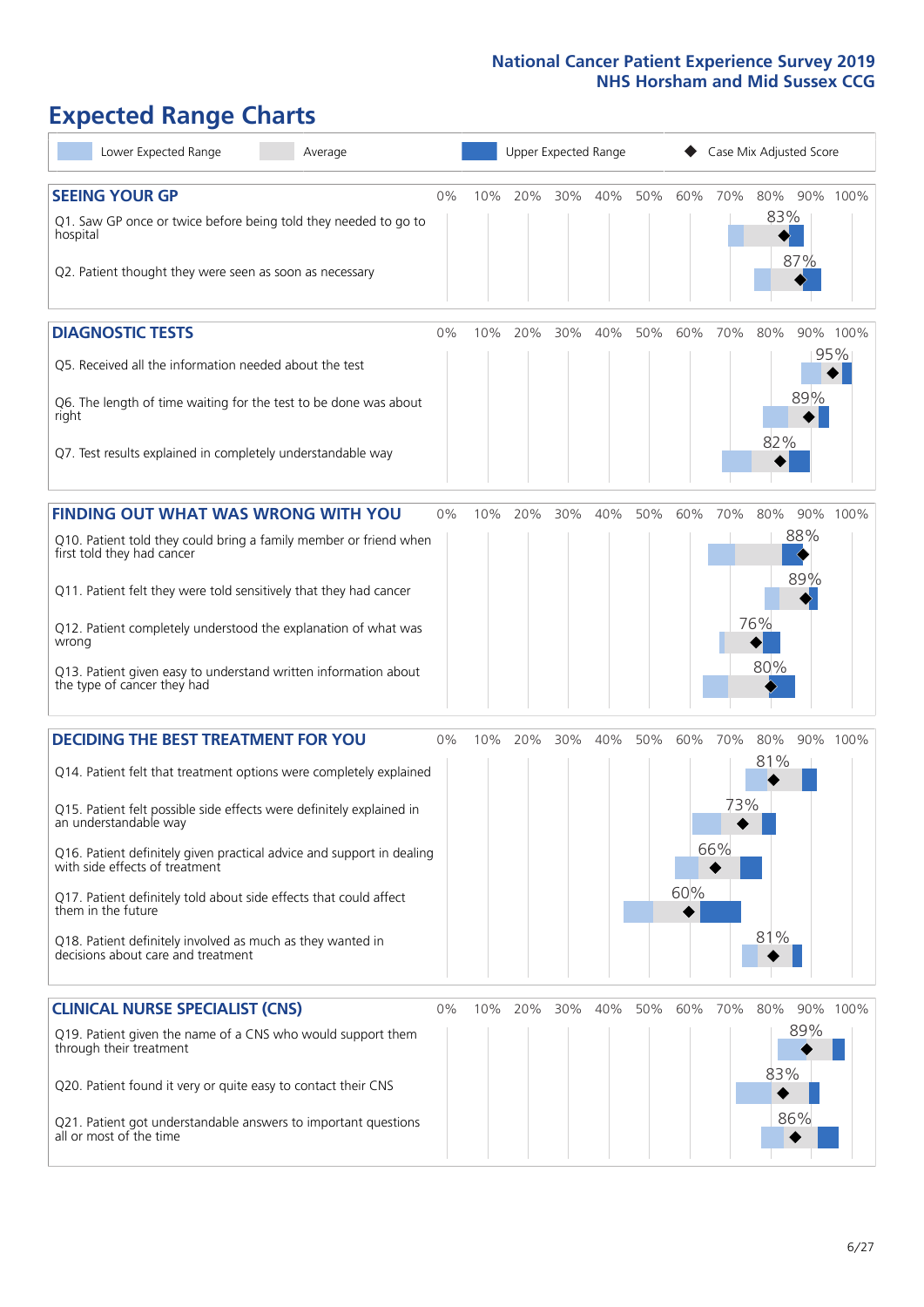# **Expected Range Charts**

| Lower Expected Range<br>Average                                                                                                                                                                                                                                                                                                                                                                                                                                                                                                                                                                                                                                                                                                                                                                                                                                                                                                                                                                                                                                                          |              |     | Upper Expected Range |            |     |            | Case Mix Adjusted Score                              |     |
|------------------------------------------------------------------------------------------------------------------------------------------------------------------------------------------------------------------------------------------------------------------------------------------------------------------------------------------------------------------------------------------------------------------------------------------------------------------------------------------------------------------------------------------------------------------------------------------------------------------------------------------------------------------------------------------------------------------------------------------------------------------------------------------------------------------------------------------------------------------------------------------------------------------------------------------------------------------------------------------------------------------------------------------------------------------------------------------|--------------|-----|----------------------|------------|-----|------------|------------------------------------------------------|-----|
| <b>SUPPORT FOR PEOPLE WITH CANCER</b><br>Q22. Hospital staff gave information about support or self-help<br>groups for people with cancer<br>Q23. Hospital staff discussed or gave information about the impact<br>cancer could have on day to day activities<br>Q24. Hospital staff gave information on getting financial help or<br>possible benefits<br>Q25. Hospital staff told patient they could get free prescriptions                                                                                                                                                                                                                                                                                                                                                                                                                                                                                                                                                                                                                                                            | $0\%$<br>10% | 20% | 30%<br>40%           | 50%<br>52% | 60% | 70%        | 80%<br>90% 100%<br>88%<br>83%<br>81%                 |     |
| <b>OPERATIONS</b>                                                                                                                                                                                                                                                                                                                                                                                                                                                                                                                                                                                                                                                                                                                                                                                                                                                                                                                                                                                                                                                                        | $0\%$<br>10% | 20% | 40%<br>30%           | 50%        | 60% | 70%        | 80%<br>90% 100%                                      |     |
| Q27. Beforehand, patient had all the information needed about the<br>operation<br>Q28. Afterwards, staff completely explained how operation had<br>gone in understandable way                                                                                                                                                                                                                                                                                                                                                                                                                                                                                                                                                                                                                                                                                                                                                                                                                                                                                                            |              |     |                      |            |     |            | 81%                                                  | 96% |
| <b>HOSPITAL CARE AS AN INPATIENT</b>                                                                                                                                                                                                                                                                                                                                                                                                                                                                                                                                                                                                                                                                                                                                                                                                                                                                                                                                                                                                                                                     | $0\%$<br>10% | 20% | 40%<br>30%           | 50%        | 60% | 70%        | 80%<br>90% 100%                                      |     |
| Q30. Hospital staff didn't talk in front of patient as if patient wasn't<br>there<br>Q31. Patient had confidence and trust in all doctors treating them<br>Q32. Patient's family or someone close definitely felt able to talk to<br>a doctor<br>Q33. Patient had confidence and trust in all the ward nurses<br>treating them<br>Q34. Patient thought there were always or nearly always enough<br>nurses on duty to care for them<br>Q35. All hospital staff asked patient what name they prefer to be<br>called by<br>Q36. Patient always given enough privacy when discussing<br>condition or treatment<br>Q37. Patient definitely found hospital staff to discuss worries or<br>fears during their inpatient visit<br>Q38. Hospital staff definitely did everything they could to help<br>control pain<br>Q39. Patient always felt they were treated with respect and dignity<br>while in hospital<br>Q40. Patient given clear written information about what should or<br>should not do after leaving hospital<br>Q41. Hospital staff told patient who to contact if worried about |              |     |                      |            | 54% | 70%<br>70% | 87%<br>90%<br>76%<br>80%<br>84%<br>89%<br>91%<br>86% | 96% |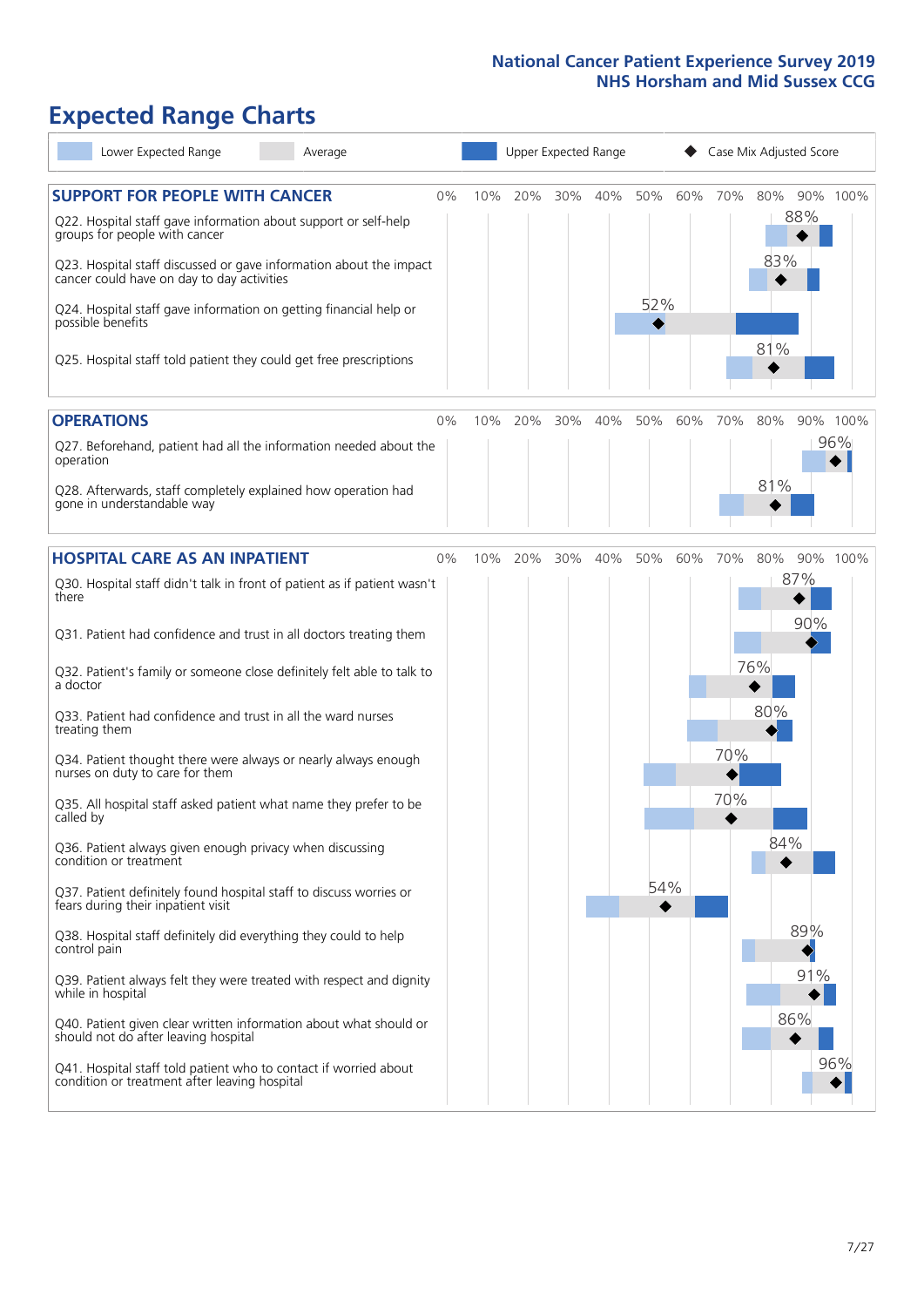# **Expected Range Charts**

|           | Lower Expected Range                                                                       | Average                                                                                                                                                                                     |          |     | Upper Expected Range |     |     |     |     | Case Mix Adjusted Score |     |     |                 |
|-----------|--------------------------------------------------------------------------------------------|---------------------------------------------------------------------------------------------------------------------------------------------------------------------------------------------|----------|-----|----------------------|-----|-----|-----|-----|-------------------------|-----|-----|-----------------|
|           | fears during their outpatient or day case visit                                            | <b>HOSPITAL CARE AS A DAY PATIENT / OUTPATIENT 0%</b><br>Q43. Patient definitely found hospital staff to discuss worries or<br>Q44. Cancer doctor had the right documents at patient's last |          | 10% | 20%                  | 30% | 40% | 50% |     | 60% 70%<br>67%          | 80% |     | 90% 100%<br>96% |
|           | outpatient appointment<br>about radiotherapy treatment<br>whether radiotherapy was working | Q46. Beforehand patient completely had all information needed<br>Q47. Patient completely given understandable information about                                                             |          |     |                      |     |     |     | 55% |                         |     | 89% |                 |
|           | about chemotherapy treatment                                                               | Q49. Beforehand patient completely had all information needed                                                                                                                               |          |     |                      |     |     |     |     |                         |     | 89% |                 |
|           | Q50. Patient given enough information about whether                                        | chemotherapy was working in a completely understandable way                                                                                                                                 |          |     |                      |     |     |     |     | 70%                     |     |     |                 |
|           | <b>HOME CARE AND SUPPORT</b>                                                               |                                                                                                                                                                                             | 0%       | 10% | 20%                  | 30% | 40% | 50% | 60% | 70%                     | 80% |     | 90% 100%        |
|           | information needed to help care at home                                                    | Q51. Hospital staff definitely gave family or someone close all the                                                                                                                         |          |     |                      |     |     |     |     | 65%                     |     |     |                 |
|           | services during treatment                                                                  | Q52. Patient definitely given enough support from health or social                                                                                                                          |          |     |                      |     |     | 50% |     |                         |     |     |                 |
|           | services after treatment                                                                   | Q53. Patient definitely given enough support from health or social                                                                                                                          |          |     |                      |     | 39% |     |     |                         |     |     |                 |
|           | <b>CARE FROM YOUR GENERAL PRACTICE</b>                                                     |                                                                                                                                                                                             | 0%       | 10% | 20%                  | 30% | 40% | 50% | 60% | 70%                     | 80% |     | 90% 100%        |
| treatment |                                                                                            | Q54. GP given enough information about patient's condition and                                                                                                                              |          |     |                      |     |     |     |     |                         |     |     | 96%             |
|           | support patient during treatment                                                           | Q55. General practice staff definitely did everything they could to                                                                                                                         |          |     |                      |     |     |     | 60% |                         |     |     |                 |
|           | <b>YOUR OVERALL NHS CARE</b>                                                               |                                                                                                                                                                                             | $0\%$    | 10% | 20%                  | 30% | 40% | 50% | 60% | 70%                     | 80% |     | 90% 100%        |
|           | well together to give best possible care                                                   | Q56. Different people treating and caring for patient always work                                                                                                                           |          |     |                      |     | 43% |     |     | 72%                     |     |     |                 |
|           | Q57. Patient given a care plan                                                             |                                                                                                                                                                                             |          |     |                      |     |     |     |     |                         |     | 89% |                 |
|           | Q59. Patient felt length of time for attending clinics and                                 | Q58. Overall the administration of care was good or very good                                                                                                                               |          |     |                      |     |     |     |     |                         | 75% |     |                 |
|           | appointments for cancer was about right                                                    |                                                                                                                                                                                             |          |     | 22%                  |     |     |     |     |                         |     |     |                 |
|           | take part in cancer research                                                               | Q60. Someone discussed with patient whether they would like to                                                                                                                              |          |     |                      |     |     |     |     |                         |     |     |                 |
|           |                                                                                            |                                                                                                                                                                                             | $\Omega$ | -1  | $\overline{2}$       | 3   | 4   | 5   | 6   | 7                       | 8   | 9   | 10              |
| good      |                                                                                            | Q61. Patient's average rating of care scored from very poor to very                                                                                                                         |          |     |                      |     |     |     |     |                         |     | 8.9 |                 |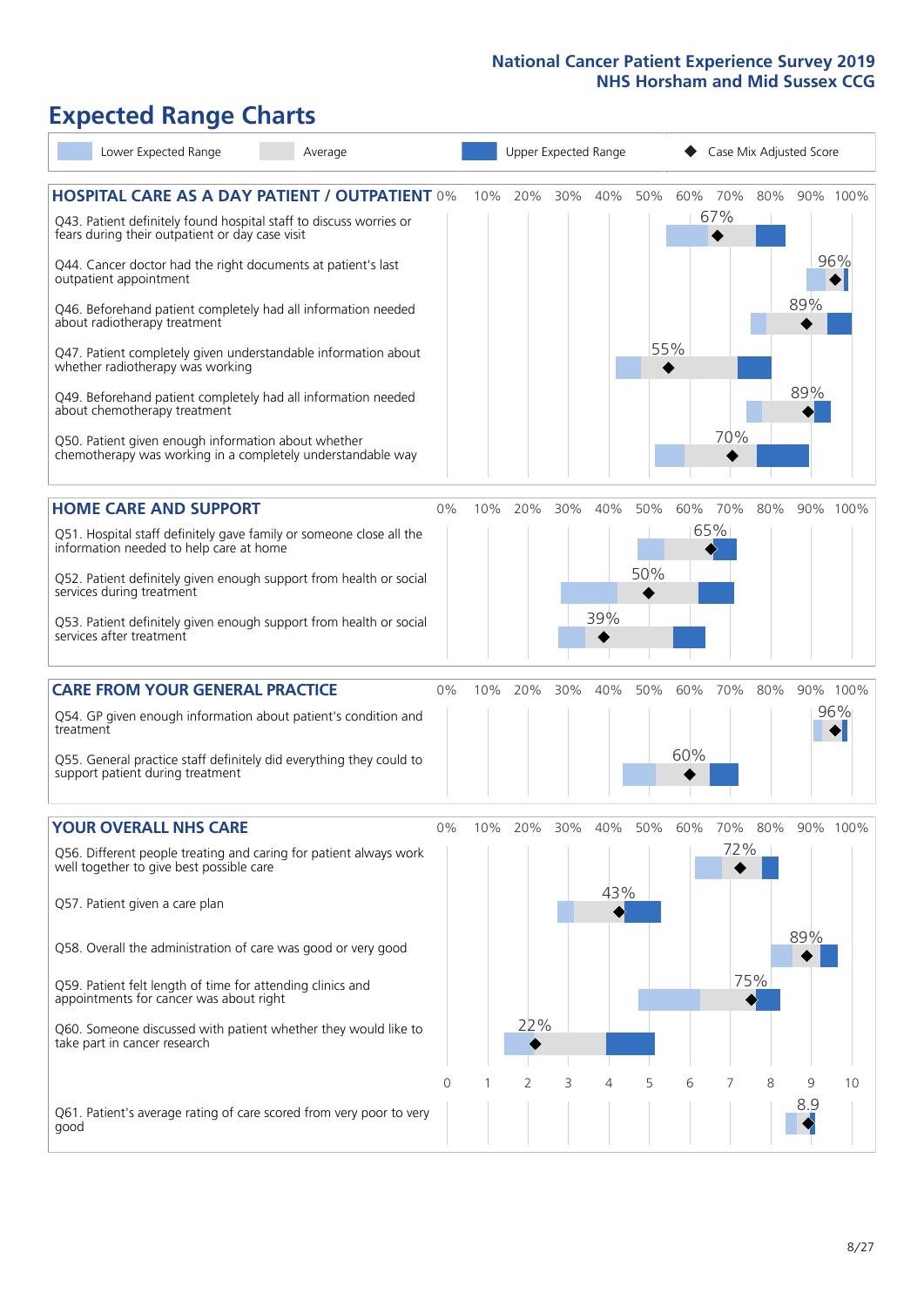# **Comparability Tables**

\* Indicates where a score has been suppressed because there are less than 21 responses.

\*\* No score available for 2018.

 $\triangle$  or  $\nabla$ 

Change 2018-2019: Indicates where 2019 score is significantly higher or lower than 2018 score Change Overall: Indicates significant change overall (2015, 2016, 2017, 2018 and 2019).

Adjusted Score below Lower Expected Range Adjusted Score between Upper and Lower Expected Ranges Adjusted Score above Upper Expected Range

|                                                                             | Unadjusted Scores<br>Case Mix Adjusted Scores |               |           |               |                                                  |         |               |                |                                     |                   |
|-----------------------------------------------------------------------------|-----------------------------------------------|---------------|-----------|---------------|--------------------------------------------------|---------|---------------|----------------|-------------------------------------|-------------------|
|                                                                             | 2018<br>n                                     | 2018<br>Score | 2019<br>n | 2019<br>Score | $\sqrt{(\text{Change})}$ Change<br>2018-<br>2019 | Overall | 2019<br>Score | Lower<br>Range | Upper<br>Expected Expected<br>Range | National<br>Score |
| <b>SEEING YOUR GP</b>                                                       |                                               |               |           |               |                                                  |         |               |                |                                     |                   |
| Q1. Saw GP once or twice before being told they needed to go<br>to hospital | 203                                           | 85%           | 209       | 85%           |                                                  |         | 83%           | 73%            | 84%                                 | 79%               |
| Q2. Patient thought they were seen as soon as necessary                     | 273                                           | 84%           | 327       | 88%           |                                                  |         | 87%           | 80%            | 88%                                 | 84%               |
| <b>DIAGNOSTIC TESTS</b>                                                     |                                               |               |           |               |                                                  |         |               |                |                                     |                   |

| ----------------                                                          |      |     |     |     |  |  |     |     |     |     |  |  |
|---------------------------------------------------------------------------|------|-----|-----|-----|--|--|-----|-----|-----|-----|--|--|
| Q5. Received all the information needed about the test                    | $**$ | **  | 280 | 96% |  |  | 95% | 92% | 98% | 95% |  |  |
| Q6. The length of time waiting for the test to be done was<br>about right | 729  | 87% | 286 | 90% |  |  | 89% | 84% | 92% | 88% |  |  |
| Q7. Test results explained in completely understandable way               | 229  | 80% | 283 | 83% |  |  | 82% | 75% | 85% | 80% |  |  |

| <b>FINDING OUT WHAT WAS WRONG WITH YOU</b>                                                      |     |     |     |     |     |     |     |     |
|-------------------------------------------------------------------------------------------------|-----|-----|-----|-----|-----|-----|-----|-----|
| Q10. Patient told they could bring a family member or friend<br>when first told they had cancer | 254 | 83% | 310 | 87% | 88% | 71% | 83% | 77% |
| Q11. Patient felt they were told sensitively that they had cancer                               | 277 | 84% | 334 | 88% | 89% | 82% | 90% | 86% |
| Q12. Patient completely understood the explanation of what<br>was wrong                         | 276 | 72% | 329 | 76% | 76% | 69% | 78% | 73% |
| Q13. Patient given easy to understand written information<br>about the type of cancer they had  | 239 | 79% | 291 | 81% | 80% | 69% | 79% | 74% |

| <b>DECIDING THE BEST TREATMENT FOR YOU</b>                                                              |      |     |     |     |     |                 |     |     |
|---------------------------------------------------------------------------------------------------------|------|-----|-----|-----|-----|-----------------|-----|-----|
| Q14. Patient felt that treatment options were completely<br>explained                                   | 227  | 82% | 282 | 80% | 81% | 79%             | 88% | 83% |
| Q15. Patient felt possible side effects were definitely explained<br>in an understandable way           | 263  | 69% | 306 | 73% | 73% | 68%             | 78% | 73% |
| Q16. Patient definitely given practical advice and support in<br>dealing with side effects of treatment | 259  | 62% | 311 | 66% | 66% | 62%             | 72% | 67% |
| Q17. Patient definitely told about side effects that could affect<br>them in the future                 | 248  | 52% | 285 | 58% | 60% | 51%             | 63% | 57% |
| Q18. Patient definitely involved as much as they wanted in<br>decisions about care and treatment        | $**$ | **  | 327 | 81% | 81% | 77 <sub>%</sub> | 85% | 81% |

| <b>CLINICAL NURSE SPECIALIST (CNS)</b>                                                    |     |     |     |     |     |     |     |     |
|-------------------------------------------------------------------------------------------|-----|-----|-----|-----|-----|-----|-----|-----|
| [Q19] Patient given the name of a CNS who would support them<br>through their treatment   | 263 | 88% | 310 | 90% | 89% | 89% | 95% | 92% |
| Q20. Patient found it very or quite easy to contact their CNS                             | 205 | 81% | 249 | 84% | 83% | 80% | 90% | 85% |
| Q21. Patient got understandable answers to important<br>questions all or most of the time | 196 | 89% | 240 | 88% | 86% | 83% | 92% | 87% |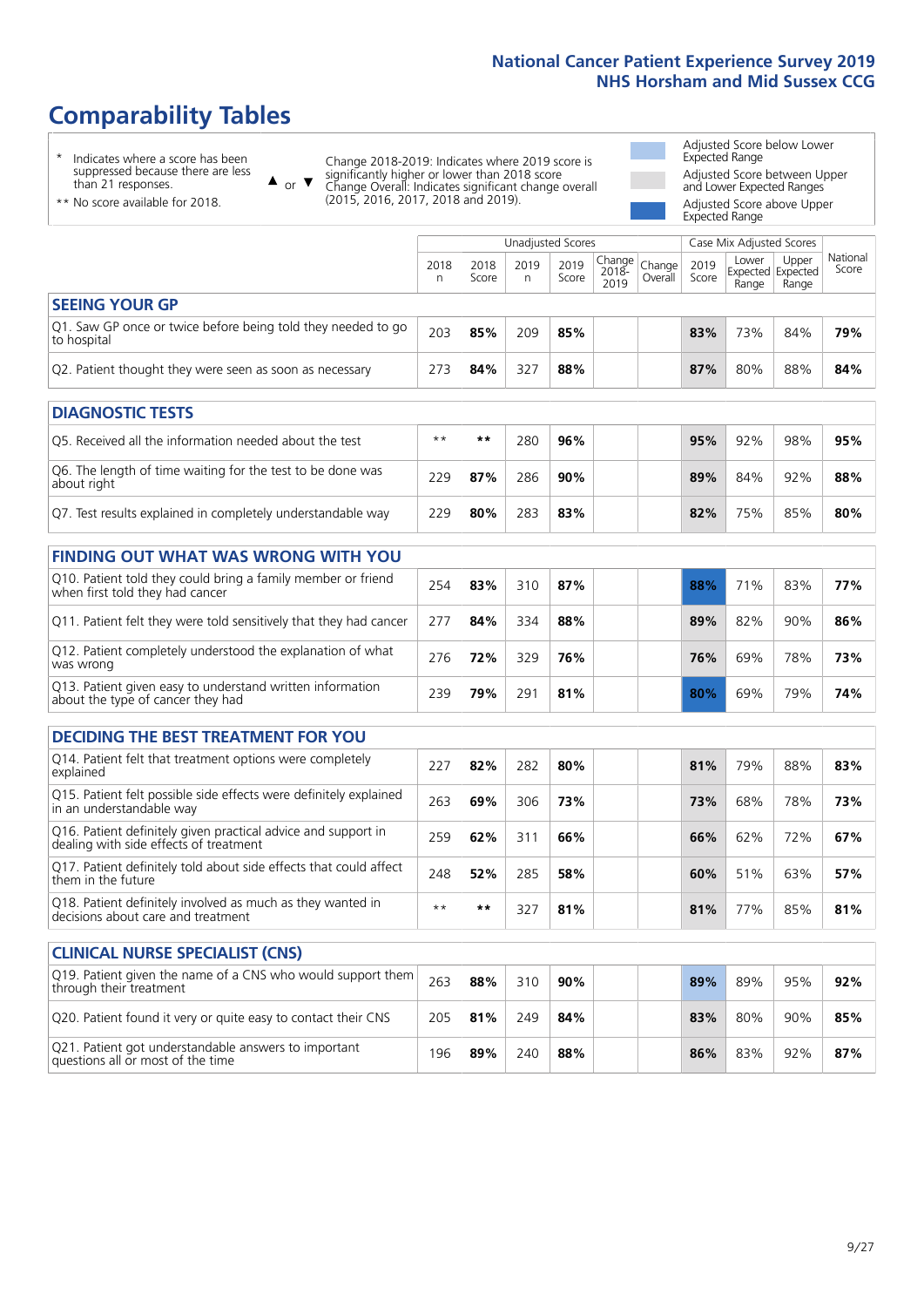# **Comparability Tables**

\* Indicates where a score has been suppressed because there are less than 21 responses.

\*\* No score available for 2018.

 $\triangle$  or  $\nabla$ 

Change 2018-2019: Indicates where 2019 score is significantly higher or lower than 2018 score Change Overall: Indicates significant change overall (2015, 2016, 2017, 2018 and 2019).

Adjusted Score below Lower Expected Range Adjusted Score between Upper and Lower Expected Ranges Adjusted Score above Upper Expected Range

|                                                                                                                   |              |               |           | <b>Unadjusted Scores</b> |                         |                   |               | Case Mix Adjusted Scores            |                |                   |
|-------------------------------------------------------------------------------------------------------------------|--------------|---------------|-----------|--------------------------|-------------------------|-------------------|---------------|-------------------------------------|----------------|-------------------|
|                                                                                                                   | 2018<br>n    | 2018<br>Score | 2019<br>n | 2019<br>Score            | Change<br>2018-<br>2019 | Change<br>Overall | 2019<br>Score | Lower<br>Expected Expected<br>Range | Upper<br>Range | National<br>Score |
| <b>SUPPORT FOR PEOPLE WITH CANCER</b>                                                                             |              |               |           |                          |                         |                   |               |                                     |                |                   |
| Q22. Hospital staff gave information about support or self-help<br>groups for people with cancer                  | 191          | 81%           | 254       | 89%                      |                         |                   | 88%           | 84%                                 | 92%            | 88%               |
| Q23. Hospital staff discussed or gave information about the<br>impact cancer could have on day to day activities  | 159          | 82%           | 208       | 83%                      |                         |                   | 83%           | 79%                                 | 89%            | 84%               |
| Q24. Hospital staff gave information on getting financial help or<br>possible benefits                            | 112          | 54%           | 126       | 52%                      |                         |                   | 52%           | 54%                                 | 71%            | 63%               |
| Q25. Hospital staff told patient they could get free prescriptions                                                | 110          | 79%           | 134       | 79%                      |                         |                   | 81%           | 75%                                 | 88%            | 82%               |
| <b>OPERATIONS</b>                                                                                                 |              |               |           |                          |                         |                   |               |                                     |                |                   |
| Q27. Beforehand, patient had all the information needed about<br>the operation                                    | 156          | 92%           | 194       | 96%                      |                         |                   | 96%           | 94%                                 | 99%            | 96%               |
| Q28. Afterwards, staff completely explained how operation had<br>gone in understandable way                       | 153          | 77%           | 188       | 81%                      |                         |                   | 81%           | 73%                                 | 85%            | 79%               |
| <b>HOSPITAL CARE AS AN INPATIENT</b>                                                                              |              |               |           |                          |                         |                   |               |                                     |                |                   |
| Q30. Hospital staff didn't talk in front of patient as if patient<br>wasn't there                                 | $\star\star$ | **            | 140       | 89%                      |                         |                   | 87%           | 78%                                 | 90%            | 84%               |
| Q31. Patient had confidence and trust in all doctors treating<br>them                                             | $\star\star$ | **            | 142       | 90%                      |                         |                   | 90%           | 78%                                 | 90%            | 84%               |
| Q32. Patient's family or someone close definitely felt able to talk<br>to a doctor                                | $* *$        | **            | 115       | 75%                      |                         |                   | 76%           | 64%                                 | 80%            | 72%               |
| Q33. Patient had confidence and trust in all the ward nurses<br>treating them                                     | $**$         | **            | 140       | 79%                      |                         |                   | 80%           | 67%                                 | 81%            | 74%               |
| Q34. Patient thought there were always or nearly always<br>enough nurses on duty to care for them                 | $* *$        | **            | 141       | 70%                      |                         |                   | 70%           | 57%                                 | 72%            | 64%               |
| Q35. All hospital staff asked patient what name they prefer to<br>be called by                                    | $**$         | **            | 139       | 69%                      |                         |                   | 70%           | 61%                                 | 81%            | 71%               |
| Q36. Patient always given enough privacy when discussing<br>condition or treatment                                | $* *$        | **            | 142       | 83%                      |                         |                   | 84%           | 79%                                 | 91%            | 85%               |
| Q37. Patient definitely found hospital staff to discuss worries or<br>fears during their inpatient visit          | $**$         | **            | 108       | 53%                      |                         |                   | 54%           | 42%                                 | 61%            | 52%               |
| Q38. Hospital staff definitely did everything they could to help<br>control pain                                  | $\star\star$ | $***$         | 120       | 89%                      |                         |                   | 89%           | 76%                                 | 90%            | 83%               |
| Q39. Patient always felt they were treated with respect and<br>dignity while in hospital                          | $\star\star$ | **            | 140       | 91%                      |                         |                   | 91%           | 82%                                 | 93%            | 88%               |
| Q40. Patient given clear written information about what should<br>or should not do after leaving hospital         | $**$         | **            | 134       | 86%                      |                         |                   | 86%           | 80%                                 | 92%            | 86%               |
| Q41. Hospital staff told patient who to contact if worried about<br>condition or treatment after leaving hospital | $**$         | **            | 135       | 96%                      |                         |                   | 96%           | 90%                                 | 98%            | 94%               |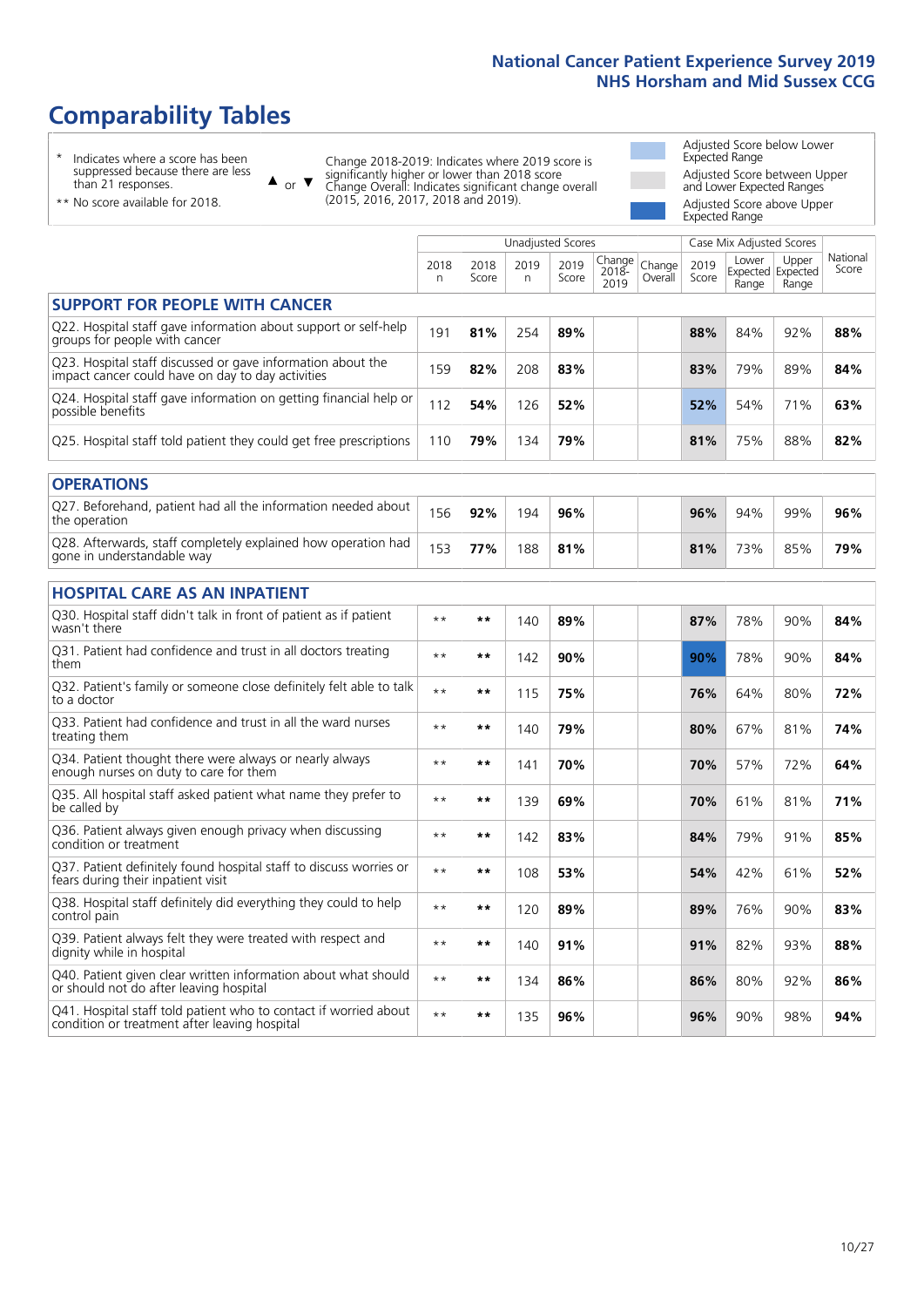# **Comparability Tables**

\* Indicates where a score has been suppressed because there are less than 21 responses.

\*\* No score available for 2018.

 $\triangle$  or  $\nabla$ 

Change 2018-2019: Indicates where 2019 score is significantly higher or lower than 2018 score Change Overall: Indicates significant change overall (2015, 2016, 2017, 2018 and 2019).

Adjusted Score below Lower Expected Range Adjusted Score between Upper and Lower Expected Ranges Adjusted Score above Upper Expected Range

|                                                                                                                       |              |               |            | <b>Unadjusted Scores</b> |                         |                   |               | Case Mix Adjusted Scores            |                |                   |
|-----------------------------------------------------------------------------------------------------------------------|--------------|---------------|------------|--------------------------|-------------------------|-------------------|---------------|-------------------------------------|----------------|-------------------|
|                                                                                                                       | 2018<br>n    | 2018<br>Score | 2019<br>n. | 2019<br>Score            | Change<br>2018-<br>2019 | Change<br>Overall | 2019<br>Score | Lower<br>Expected Expected<br>Range | Upper<br>Range | National<br>Score |
| <b>HOSPITAL CARE AS A DAY PATIENT / OUTPATIENT</b>                                                                    |              |               |            |                          |                         |                   |               |                                     |                |                   |
| Q43. Patient definitely found hospital staff to discuss worries or<br>fears during their outpatient or day case visit | 190          | 72%           | 228        | 67%                      |                         |                   | 67%           | 65%                                 | 76%            | 71%               |
| Q44. Cancer doctor had the right documents at patient's last<br>outpatient appointment                                | 247          | 96%           | 290        | 96%                      |                         |                   | 96%           | 94%                                 | 98%            | 96%               |
| Q46. Beforehand patient completely had all information needed<br>about radiotherapy treatment                         | 61           | 82%           | 81         | 89%                      |                         |                   | 89%           | 79%                                 | 94%            | 86%               |
| Q47. Patient completely given understandable information<br>about whether radiotherapy was working                    | 49           | 63%           | 64         | 53%                      |                         |                   | 55%           | 48%                                 | 72%            | 60%               |
| Q49. Beforehand patient completely had all information needed<br>about chemotherapy treatment                         | 110          | 84%           | 121        | 88%                      |                         |                   | 89%           | 78%                                 | 91%            | 84%               |
| Q50. Patient given enough information about whether<br>chemotherapy was working in a completely understandable way    | 100          | 67%           | 105        | 70%                      |                         |                   | 70%           | 59%                                 | 77%            | 68%               |
| <b>HOME CARE AND SUPPORT</b>                                                                                          |              |               |            |                          |                         |                   |               |                                     |                |                   |
| Q51. Hospital staff definitely gave family or someone close all<br>the information needed to help care at home        | 215          | 59%           | 258        | 64%                      |                         |                   | 65%           | 54%                                 | 66%            | 60%               |
| Q52. Patient definitely given enough support from health or<br>social services during treatment                       | 113          | 53%           | 126        | 50%                      |                         |                   | 50%           | 42%                                 | 62%            | 52%               |
| Q53. Patient definitely given enough support from health or<br>social services after treatment                        | 63           | 49%           | 80         | 40%                      |                         |                   | 39%           | 34%                                 | 56%            | 45%               |
| CARE FROM YOUR GENERAL PRACTICE                                                                                       |              |               |            |                          |                         |                   |               |                                     |                |                   |
| Q54. GP given enough information about patient's condition<br>and treatment                                           | 233          | 97%           | 288        | 97%                      |                         |                   | 96%           | 93%                                 | 98%            | 95%               |
| Q55. General practice staff definitely did everything they could<br>to support patient during treatment               | 179          | 67%           | 220        | 60%                      |                         |                   | 60%           | 52%                                 | 65%            | 58%               |
| <b>YOUR OVERALL NHS CARE</b>                                                                                          |              |               |            |                          |                         |                   |               |                                     |                |                   |
| Q56. Different people treating and caring for patient always<br>work well together to give best possible care         | $\star\star$ | $\star\star$  | 314        | 72%                      |                         |                   | 72%           | 68%                                 | 78%            | 73%               |
| Q57. Patient given a care plan                                                                                        | 220          | 28%           | 239        | 40%                      |                         |                   | 43%           | 31%                                 | 44%            | 38%               |
| Q58. Overall the administration of care was good or very good                                                         | 278          | 86%           | 329        | 88%                      |                         |                   | 89%           | 85%                                 | 92%            | 89%               |
| Q59. Patient felt length of time for attending clinics and<br>appointments for cancer was about right                 | 276          | 73%           | 330        | 74%                      |                         | ▲                 | 75%           | 62%                                 | 76%            | 69%               |
| Q60. Someone discussed with patient whether they would like<br>to take part in cancer research                        | 264          | 27%           | 309        | 22%                      |                         |                   | 22%           | 21%                                 | 39%            | 30%               |
| Q61. Patient's average rating of care scored from very poor to<br>very good                                           | 276          | 8.7           | 322        | 8.9                      |                         |                   | 8.9           | 8.6                                 | 9.0            | 8.8               |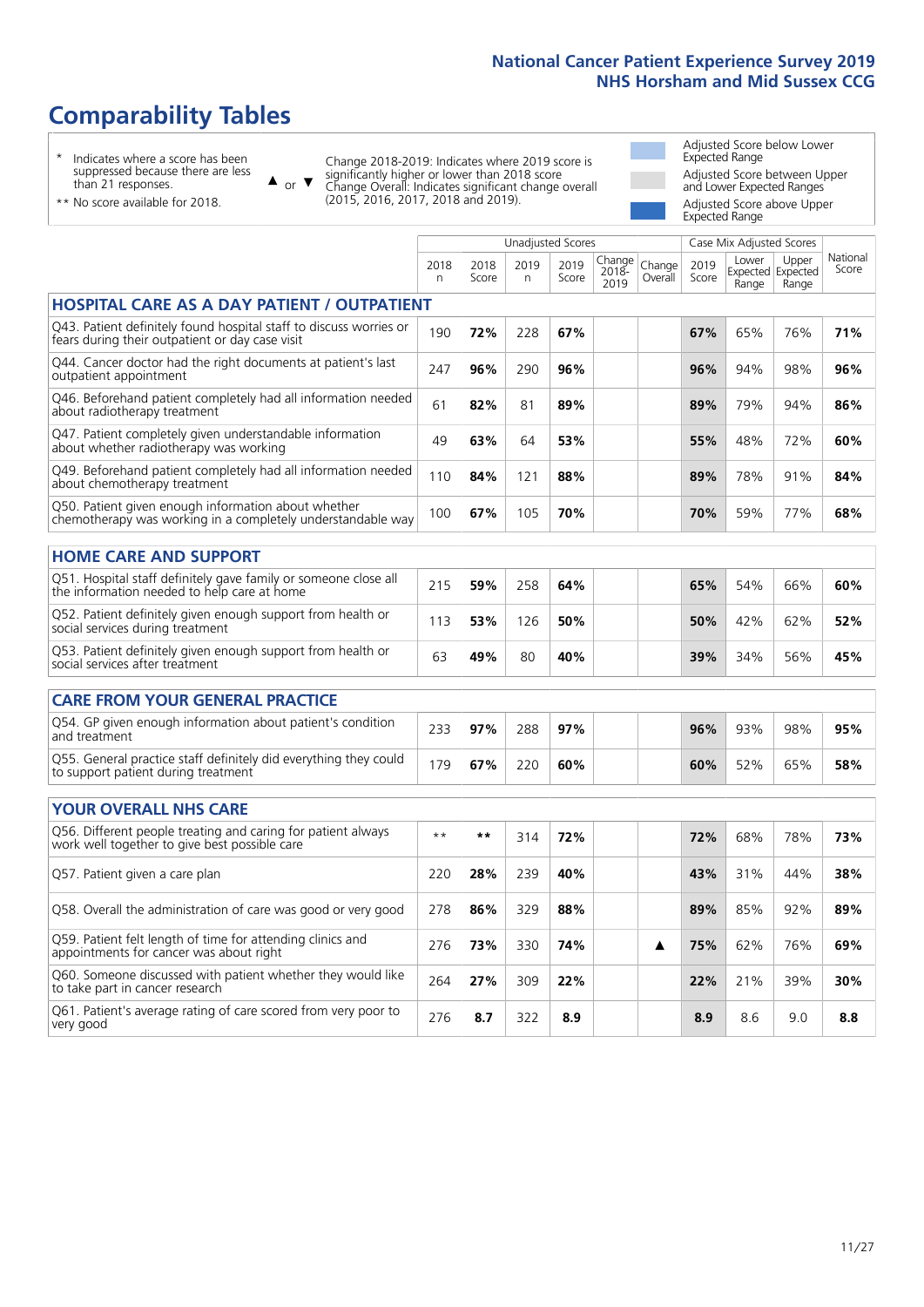- \* Indicates where a score has been suppressed because there are less than 21 responses.
- n.a. Indicates that there were no respondents for that tumour group.

| <b>SEEING YOUR GP</b>                           |            |          |               |                   |                    |                |                  |                 | Tumour Group |         |                                                     |                 |                |             |                |
|-------------------------------------------------|------------|----------|---------------|-------------------|--------------------|----------------|------------------|-----------------|--------------|---------|-----------------------------------------------------|-----------------|----------------|-------------|----------------|
|                                                 |            | Brain    | <b>Breast</b> | Colorectal<br>LGT | ᠊ᢛ<br>Gynaecologic | Haematological | Head and<br>Neck | Lung            | Prostate     | Sarcoma | Skin                                                | Upper<br>Gastro | –<br>Irologica | Other       | All<br>Cancers |
| Q1. Saw GP once or twice before being told they | <b>CCG</b> | $^\star$ | 100%          | $\star$           |                    | 68%            | $\star$          | $\star$         | $\star$      | $\star$ | $\star$                                             | $\star$         | $\star$        | $\star$     | 85%            |
| needed to go to hospital                        | National   | 59%      |               | 94% 75%           | 77%                |                |                  | 67% 79% 71% 82% |              |         | 71% 90% 74% 83% 74% 79%                             |                 |                |             |                |
| Q2. Patient thought they were seen as soon as   | <b>CCG</b> | $\star$  | 92%           |                   |                    | 90%            | $\star$          | $\star$         | 90%          | $\star$ | $\star$                                             | $\star$         |                | 90% 87% 88% |                |
| necessary                                       | National   | 79%      |               |                   |                    |                |                  |                 |              |         | 89% 83% 81% 82% 81% 84% 86% 69% 85% 79% 85% 79% 84% |                 |                |             |                |

#### **DIAGNOSTIC TESTS** Tumour Group

|                                                   |                                                          | Brain<br>CNS | <b>Breast</b> | Colorectal<br>LGT | Gynaecological | Haematological | Head and<br>Neck | Lung    | Prostate | Sarcoma | Skin                        | Upper<br>Gastro | rological   | Other        | All<br>Cancers |
|---------------------------------------------------|----------------------------------------------------------|--------------|---------------|-------------------|----------------|----------------|------------------|---------|----------|---------|-----------------------------|-----------------|-------------|--------------|----------------|
| Q5. Received all the information needed about     | <b>CCG</b>                                               | $\star$      | 98%           |                   |                | 97%            | $\star$          | $\star$ | 95%      |         | $\star$                     |                 |             | 100% 87% 96% |                |
| the test                                          | National                                                 | 93%          | 95%           | 95%               | 93%            |                | 95% 93%          |         | 95% 95%  | 93%     | 96%                         | 95%             |             | 95% 95% 95%  |                |
| Q6. The length of time waiting for the test to be | CCG                                                      | $\star$      | 93%           |                   |                | 93%            | $\star$          | $\star$ | 86%      | $\star$ | $\star$                     | $\star$         | 82%         |              | 90% 90%        |
| done was about right                              | National I                                               |              | 84% 91% 88%   |                   | 86%            |                |                  |         |          |         | 89% 88% 87% 87% 81% 87% 84% |                 | 87% 86% 88% |              |                |
| Q7. Test results explained in completely          | <b>CCG</b>                                               | $\star$      | 85%           |                   |                | 76%            | $\star$          | $\star$ | 82%      | $\star$ | $\star$                     |                 |             | 76% 83% 83%  |                |
| understandable way                                | National 71% 83% 82% 77% 77% 79% 80% 80% 78% 84% 75% 80% |              |               |                   |                |                |                  |         |          |         |                             |                 |             |              | 76% 80%        |

| <b>FINDING OUT WHAT WAS WRONG WITH YOU</b>        |          |         |               |                        |                |               |                        |         | Tumour Group |         |         |                 |           |         |                |
|---------------------------------------------------|----------|---------|---------------|------------------------|----------------|---------------|------------------------|---------|--------------|---------|---------|-----------------|-----------|---------|----------------|
|                                                   |          | Brain   | <b>Breast</b> | olorectal.<br>LGT<br>Ū | Gynaecological | Haematologica | ad and<br>Neck<br>Head | Lung    | Prostate     | Sarcoma | Skin    | Upper<br>Gastro | rological | Other   | All<br>Cancers |
| Q10. Patient told they could bring a family       | CCG      | $\star$ | 94%           | $\star$                | $\star$        | 69%           | $\star$                | $\star$ | 85%          | $\star$ | $\star$ | $\star$         | $\star$   | 90%     | 87%            |
| member or friend when first told they had cancer  | National | 85%     | 82%           | 82%                    | 71%            | 71%           | 71%                    | 77%     | 79%          | 73%     | 69%     | 76%             | 73%       | 75%     | 77%            |
| Q11. Patient felt they were told sensitively that | CCG      | $\star$ | 94%           | $\star$                | $\star$        | 78%           | $^\star$               | $\star$ | 90%          | $\star$ | $\star$ | $\star$         | 87%       | 84%     | 88%            |
| they had cancer                                   | National | 79%     | 89% 87%       |                        | 82%            |               | 84% 87%                | 83%     | 86%          | 84%     |         | 89% 81%         |           | 84% 83% | 86%            |
| Q12. Patient completely understood the            | CCG      | $\star$ | 81%           |                        |                | 54%           | $\star$                | $\star$ | 83%          | $\star$ | $\star$ |                 |           | 86% 71% | 76%            |
| explanation of what was wrong                     | National | 66%     | 77%           | 79%                    | 73%            | 60%           | 78%                    | 76%     | 79%          | 67%     | 80%     | 70%             | 77%       | 70%     | 73%            |
| Q13. Patient given easy to understand written     | CCG      | $\star$ | 88%           | $\star$                | $\star$        | 72%           | $\star$                | $\star$ | 93%          | $\ast$  | $\star$ | $\star$         | 76%       | 68%     | 81%            |
| information about the type of cancer they had     | National | 66%     | 78%           | 73%                    | 71%            | 76%           | 69%                    | 67% 83% |              | 67%     | 84%     | 67%             | 74%       | 65%     | 74%            |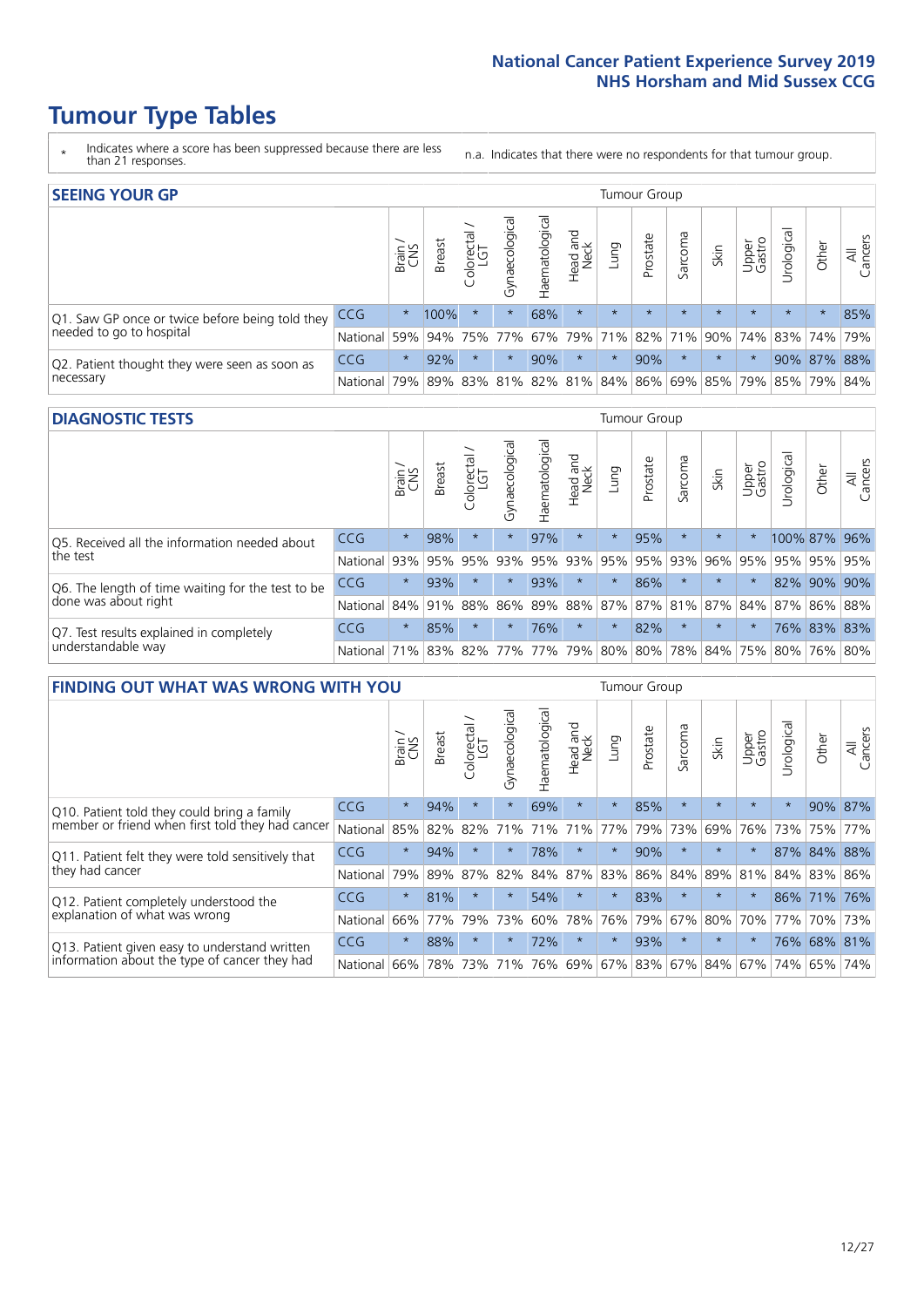\* Indicates where a score has been suppressed because there are less than 21 responses.

n.a. Indicates that there were no respondents for that tumour group.

| <b>DECIDING THE BEST TREATMENT FOR YOU</b>         |            |         |               |                             |                |                |                         |          | <b>Tumour Group</b> |         |                                     |                 |            |         |                |
|----------------------------------------------------|------------|---------|---------------|-----------------------------|----------------|----------------|-------------------------|----------|---------------------|---------|-------------------------------------|-----------------|------------|---------|----------------|
|                                                    |            | Brain   | <b>Breast</b> | olorectal.<br>LGT<br>$\cup$ | Gynaecological | Haematological | ead and<br>Neck<br>Head | Lung     | Prostate            | Sarcoma | Skin                                | Upper<br>Gastro | Jrological | Other   | All<br>Cancers |
| Q14. Patient felt that treatment options were      | CCG        | $\star$ | 79%           | $\star$                     | $\star$        | 73%            | $\star$                 | $\star$  | 88%                 | $\star$ | $\star$                             | $\star$         | $\star$    | 68%     | 80%            |
| completely explained                               | National   | 85%     | 85%           | 85%                         | 85%            | 82%            | 87%                     | 84%      | 83%                 | 83%     | 89%                                 | 81%             | 83%        | 79%     | 83%            |
| Q15. Patient felt possible side effects were       | CCG        | $\star$ | 78%           |                             | $\star$        | 63%            | $\ast$                  | $\star$  | 85%                 | $\star$ |                                     | $\star$         |            | 62% 65% | 73%            |
| definitely explained in an understandable way      | National   | 69%     | 74%           | 76%                         | 75%            | 69%            | 73%                     | 74%      | 73%                 | 73%     | 77%                                 | 72%             | 71%        | 70%     | 73%            |
| Q16. Patient definitely given practical advice and | <b>CCG</b> | $\star$ | 73%           |                             | $\star$        | 62%            | $\star$                 | $\star$  | 58%                 | $\star$ | $\star$                             | $\star$         |            | 67% 54% | 66%            |
| support in dealing with side effects of treatment  | National   | 63%     | 70%           | 70%                         | 69%            | 65%            | 70%                     | 69%      | 65%                 | 66%     | 71%                                 | 66%             | 63%        | 64%     | 67%            |
| Q17. Patient definitely told about side effects    | CCG        | $\star$ | 64%           |                             | $\star$        | 42%            | $\star$                 | $\star$  | 86%                 | $\star$ | $\star$                             | $\star$         | $^\star$   | 42%     | 58%            |
| that could affect them in the future               | National   | 62%     | 57%           | 59%                         | 56%            | 51%            | 64%                     | 56%      | 66%                 | 54%     | 66%                                 | 53%             | 56%        | 52%     | 57%            |
| Q18. Patient definitely involved as much as they   | CCG        | $\star$ | 87%           | $\star$                     | $\star$        | 72%            | $\star$                 | $^\star$ | 89%                 | $\star$ | $\star$                             | $\star$         | 83%        | 69% 81% |                |
| wanted in decisions about care and treatment       | National   | 79%     |               |                             |                |                |                         |          |                     |         | 81% 83% 81% 80% 81% 81% 84% 81% 87% | 79%             | 79%        | 78% 81% |                |

#### **CLINICAL NURSE SPECIALIST (CNS)** Tumour Group

|                                                            |                                                                  | Brain<br>CNS | <b>Breast</b>   | Colorectal<br>LGT | $\sigma$<br>Gynaecologic | ক<br>Ü<br>aematologi<br>Ĩ | Head and<br>Neck | Lung    | Prostate | Sarcoma | Skin    | Upper<br>Gastro                     | $\sigma$<br>rologica | Other   | All<br>Cancers |
|------------------------------------------------------------|------------------------------------------------------------------|--------------|-----------------|-------------------|--------------------------|---------------------------|------------------|---------|----------|---------|---------|-------------------------------------|----------------------|---------|----------------|
| Q19. Patient given the name of a CNS who                   | <b>CCG</b>                                                       | $\star$      | 92%             |                   |                          | 90%                       | $\star$          |         | 80%      | $\star$ | $\star$ | $\star$                             |                      |         | 85% 90%        |
| would support them through their treatment                 | National                                                         | 95%          | 95%             | 92%               | 95%                      | 92%                       | 91%              | 94% 91% |          |         | 91% 91% | 93%                                 | 85%                  | 89%     | 92%            |
| Q20. Patient found it very or quite easy to                | CCG                                                              | $\star$      | 80%             |                   | $\star$                  | 87%                       | $\star$          | $\star$ | $\star$  | $\star$ | $\star$ | $\star$                             | $\star$              | $\star$ | 84%            |
| contact their CNS                                          | National l                                                       |              | 86% 84% 88% 85% |                   |                          |                           |                  |         |          |         |         | 87% 86% 86% 80% 86% 90% 85% 83% 83% |                      |         | 85%            |
| . Patient got understandable answers to<br>O <sub>21</sub> | CCG                                                              | $\star$      | 85%             |                   | $\star$                  | 90%                       | $\star$          | $\star$ | $\star$  | $\star$ | $\star$ | $\star$                             | $\star$              | $\star$ | 88%            |
| important questions all or most of the time                | National 82% 87% 89% 86% 89% 88% 86% 87% 87% 93% 86% 87% 86% 87% |              |                 |                   |                          |                           |                  |         |          |         |         |                                     |                      |         |                |

| <b>SUPPORT FOR PEOPLE WITH CANCER</b>                                                             |                      |         |               |                             |                |                |                        |         | Tumour Group |                      |                         |                 |           |         |                |
|---------------------------------------------------------------------------------------------------|----------------------|---------|---------------|-----------------------------|----------------|----------------|------------------------|---------|--------------|----------------------|-------------------------|-----------------|-----------|---------|----------------|
|                                                                                                   |                      | Brain   | <b>Breast</b> | olorectal.<br>LGT<br>$\cup$ | Gynaecological | Haematological | ad and<br>Neck<br>Head | Lung    | Prostate     | arcoma<br>$\sqrt{ }$ | Skin                    | Upper<br>Gastro | Jrologica | Other   | All<br>Cancers |
| Q22. Hospital staff gave information about<br>support or self-help groups for people with         | CCG                  | $\star$ | 94%           | $\star$                     | $\star$        | 79%            | $\star$                | $\star$ | 91%          | $\star$              | $\star$                 | $\star$         | $\star$   | $\star$ | 89%            |
| cancer                                                                                            | National             | 92%     | 92%           | 88%                         | 87%            | 86%            | 88%                    | 87%     | 91%          | 86%                  | 90%                     | 88%             | 81%       | 83%     | 88%            |
| Q23. Hospital staff discussed or gave information<br>about the impact cancer could have on day to | CCG                  | $\star$ | 86%           | $\star$                     | $\star$        | 73%            | $\star$                | $\star$ | $\star$      |                      | $\star$                 | $\star$         | $\star$   | $\star$ | 83%            |
| day activities                                                                                    | National             | 84%     | 86%           | 85%                         | 82%            | 84%            | 84%                    | 83%     | 88%          | 81%                  | 86%                     | 83%             | 78%       | 79%     | 84%            |
| Q24. Hospital staff gave information on getting                                                   | CCG                  | $\star$ | 57%           | $\star$                     | $\star$        | 51%            | $\ast$                 | $\star$ | $\star$      | n.a.                 | $\star$                 | $\star$         | $\star$   | $\star$ | 52%            |
| financial help or possible benefits                                                               | National             | 78%     |               | 68% 61%                     | 66%            | 61%            | 67%                    | 72%     | 55%          | 64%                  | 60%                     | 64%             | 47%       | 59%     | 63%            |
| Q25. Hospital staff told patient they could get                                                   | <b>CCG</b>           | $\star$ | 76%           | $\star$                     | $\star$        | 79%            | $\star$                | $\star$ | $\star$      | $\star$              | $\star$                 | $\star$         | $\star$   | $\star$ | 79%            |
| tree prescriptions                                                                                | National 82% 81% 83% |         |               |                             | 79%            |                | 87% 84% 86% 80%        |         |              |                      | 78% 71% 84% 73% 81% 82% |                 |           |         |                |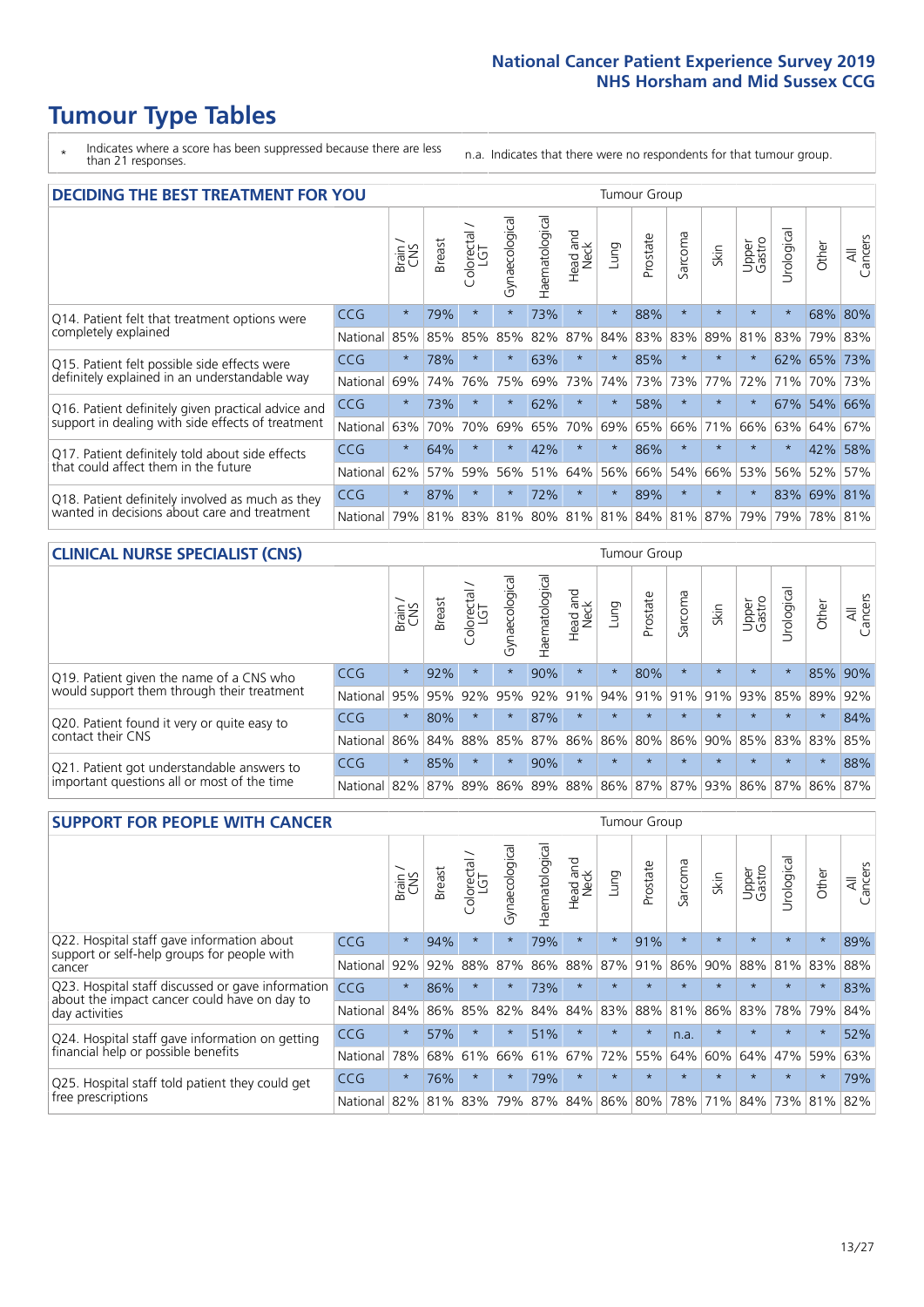- \* Indicates where a score has been suppressed because there are less than 21 responses.
- n.a. Indicates that there were no respondents for that tumour group.

| <b>OPERATIONS</b>                                |            |              |               |                   |                    |               |                  |             | Tumour Group |         |                                         |                 |            |         |                |
|--------------------------------------------------|------------|--------------|---------------|-------------------|--------------------|---------------|------------------|-------------|--------------|---------|-----------------------------------------|-----------------|------------|---------|----------------|
|                                                  |            | Brain<br>CNS | <b>Breast</b> | Colorectal<br>LGT | ᠊ᢛ<br>Gynaecologic | Haematologica | Head and<br>Neck | <b>Dung</b> | Prostate     | Sarcoma | Skin                                    | Upper<br>Gastro | Urological | Other   | All<br>Cancers |
| Q27. Beforehand, patient had all the information | <b>CCG</b> | $\star$      | 96%           |                   | $\star$            | $\star$       | $\star$          | $\star$     | $\star$      | $\star$ | $\star$                                 | $\star$         | $\star$    | $\star$ | 96%            |
| needed about the operation                       | National   | $96\%$       | 97%           | 96%               |                    |               |                  |             |              |         | 96% 94% 96% 95% 97% 95% 96% 96% 95% 95% |                 |            |         | 96%            |
| Q28. Afterwards, staff completely explained how  | CCG        | $\star$      | 78%           | $\star$           | $\star$            | $\star$       | $\star$          | $\star$     | $\star$      | $\star$ | $\star$                                 | $\star$         | $\star$    | $\star$ | 81%            |
| operation had gone in understandable way         | National   | 76%          |               | 79% 83%           |                    |               |                  |             |              |         | 79% 78% 79% 79% 78% 80% 82% 79% 76% 77% |                 |            |         | 79%            |

#### **HOSPITAL CARE AS AN INPATIENT** Tumour Group

|                                                                                                  |            | Brain   | Breast  | Colorectal /<br>LGT | Gynaecological | Haematological | Head and<br>Neck | Lung        | Prostate | Sarcoma | Skin    | Upper<br>Gastro | Urological | Other   | All<br>Cancers |
|--------------------------------------------------------------------------------------------------|------------|---------|---------|---------------------|----------------|----------------|------------------|-------------|----------|---------|---------|-----------------|------------|---------|----------------|
| Q30. Hospital staff didn't talk in front of patient                                              | CCG        | $\star$ | 83%     | $\star$             | $\star$        | $\star$        | $\star$          | $\star$     | $\star$  | $\star$ | $\star$ | $\star$         | $\star$    | $\star$ | 89%            |
| as if patient wasn't there                                                                       | National   | 81%     | 86%     | 81%                 | 83%            | 84%            | 83%              | 81%         | 88%      | 86%     | 86%     | 81%             | 83%        | 82%     | 84%            |
| Q31. Patient had confidence and trust in all                                                     | CCG        | $\star$ | 92%     | $\star$             | $\star$        | $\star$        | $\star$          | $\star$     | $\star$  | $\star$ | $\star$ | $\star$         | $\star$    | $\star$ | 90%            |
| doctors treating them                                                                            | National   | 82%     | 83%     | 85%                 | 83%            | 82%            |                  | 87% 83%     | 89%      | 86%     | 85%     | 81%             | 85%        | 80%     | 84%            |
| Q32. Patient's family or someone close definitely                                                | CCG        | $\star$ | $\star$ | $\star$             | $\star$        | $\star$        | $\star$          | $\star$     | $\star$  | $\star$ | $\star$ | $\star$         | $\star$    | $\star$ | 75%            |
| felt able to talk to a doctor                                                                    | National   | 67%     | 72%     | 73%                 | 72%            | 74%            | 75%              | 74%         | 72%      | 71%     | 74%     | 73%             | 71%        | 69%     | 72%            |
| Q33. Patient had confidence and trust in all the                                                 | CCG        | $\star$ | 76%     | $\star$             | $\star$        | $\star$        | $\star$          | $\star$     | $\star$  | $\star$ | $\star$ | $\star$         | $\star$    | $\star$ | 79%            |
| ward nurses treating them                                                                        | National   | 72%     | 73%     | 72%                 | 71%            | 77%            | 75%              | 77%         | 79%      | 74%     | 75%     | 73%             | 77%        | 69%     | 74%            |
| Q34. Patient thought there were always or nearly                                                 | CCG        | $\star$ | 72%     | $\star$             | $\star$        | $\star$        | $\star$          | $\star$     | $\star$  | $\star$ | $\star$ | $\star$         | $\star$    | $\star$ | 70%            |
| always enough nurses on duty to care for them                                                    | National   | 68%     | 64%     | 62%                 | 63%            | 63%            | 65%              | 68%         | 72%      | 65%     | 70%     | 65%             | 66%        | 60%     | 64%            |
| Q35. All hospital staff asked patient what name                                                  | CCG        | $\star$ | 67%     | $\star$             | $\star$        | $\star$        | $\star$          | $\star$     | $\star$  | $\star$ | $\star$ | $\star$         | $\star$    | $\star$ | 69%            |
| they prefer to be called by                                                                      | National   | 68%     | 62%     | 74%                 | 65%            | 72%            | 71%              | 76%         | 72%      | 74%     | 70%     | 78%             | 76%        | 69%     | 71%            |
| Q36. Patient always given enough privacy when                                                    | CCG        | $\star$ | 88%     | $\star$             | $\star$        | $\star$        | $\star$          | $\star$     | $\star$  | $\star$ | $\star$ | $\star$         | $\star$    | $\star$ | 83%            |
| discussing condition or treatment                                                                | National   | 78%     | 84%     | 85%                 | 81%            | 86%            | 87%              | 84%         | 88%      | 84%     | 84%     | 84%             | 85%        | 82%     | 85%            |
| Q37. Patient definitely found hospital staff to                                                  | <b>CCG</b> | $\star$ | 43%     | $\star$             | $\star$        | $\star$        | $\star$          | $\star$     | $\star$  | $\star$ | $\star$ | $\star$         | $\star$    | $\star$ | 53%            |
| discuss worries or fears during their inpatient visit                                            | National   | 45%     | 51%     | 55%                 | 51%            | 56%            | 52%              | 49%         | 53%      | 54%     | 51%     | 53%             | 49%        | 46%     | 52%            |
| Q38. Hospital staff definitely did everything they                                               | CCG        | $\star$ | 82%     | $\star$             | $\star$        | $\star$        | $\star$          | $\star$     | $\star$  | $\star$ | $\star$ | $\star$         | $\star$    | $\star$ | 89%            |
| could to help control pain                                                                       | National   | 85%     | 83%     | 84%                 | 82%            | 82%            | 80%              | 84%         | 85%      | 83%     | 85%     | 82%             | 81%        | 82%     | 83%            |
| Q39. Patient always felt they were treated with                                                  | CCG        | $\star$ | 76%     | $\star$             | $\star$        | $\star$        | $\star$          | $\star$     | $\star$  | $\star$ | $\star$ | $\star$         | $\star$    | $\star$ | 91%            |
| respect and dignity while in hospital                                                            | National   | 85%     | 87%     | 87%                 | 85%            | 89%            |                  | 87% 88%     | 91%      | 89%     | 89%     | 88%             | 90%        | 86%     | 88%            |
| Q40. Patient given clear written information<br>about what should or should not do after leaving | CCG        | $\star$ | 88%     | $\star$             | $\star$        | $\star$        | $\star$          | $\star$     | $\star$  | $\star$ | $\star$ | $\star$         | $\star$    | $\star$ | 86%            |
| hospital                                                                                         | National   | 80%     | 89%     | 86%                 | 86%            | 83%            |                  | 87% 82%     | 91%      | 85%     | 90%     | 82%             | 87%        | 83%     | 86%            |
| Q41. Hospital staff told patient who to contact<br>if worried about condition or treatment after | CCG        | $\star$ | 96%     | $\star$             | $\star$        | $\star$        | $\star$          | $\star$     | $\star$  | $\star$ | $\star$ | $\star$         | $\star$    | $\star$ | 96%            |
| leaving hospital                                                                                 | National   | 94%     | 95%     |                     | 95% 93%        |                |                  | 96% 93% 92% |          | 96% 94% |         | 95% 92%         | 92%        | 93%     | 94%            |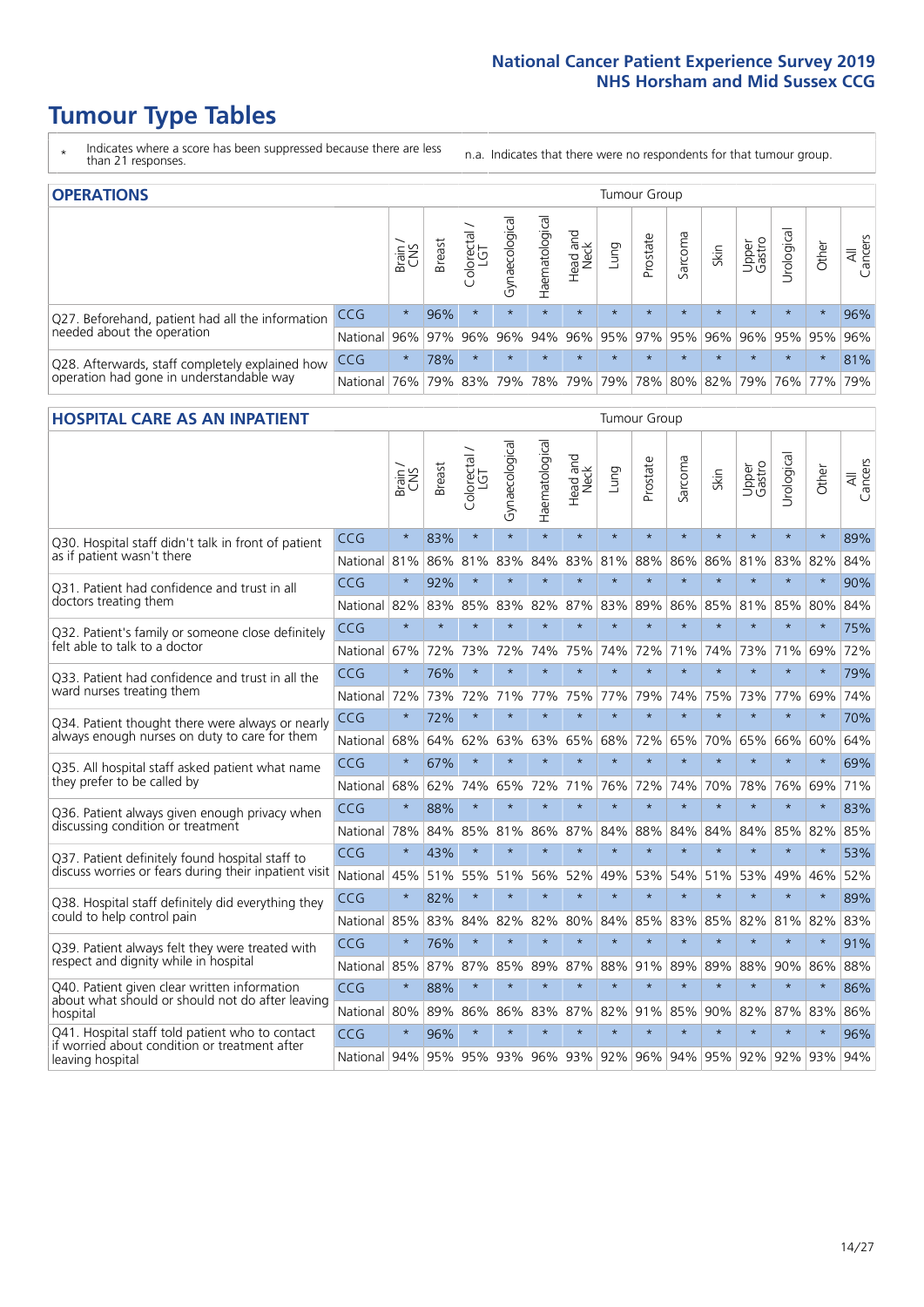# **Tumour Type Tables**

- \* Indicates where a score has been suppressed because there are less than 21 responses.
- n.a. Indicates that there were no respondents for that tumour group.

| <b>HOSPITAL CARE AS A DAY PATIENT / OUTPATIENT</b>                     |            |         |               |                                     |                |                |                        |         | <b>Tumour Group</b> |         |         |                 |            |         |                |  |  |
|------------------------------------------------------------------------|------------|---------|---------------|-------------------------------------|----------------|----------------|------------------------|---------|---------------------|---------|---------|-----------------|------------|---------|----------------|--|--|
|                                                                        |            | Brain   | <b>Breast</b> | $\frac{\text{Colored}}{\text{LGT}}$ | Gynaecological | Haematological | ad and<br>Neck<br>Head | Lung    | Prostate            | Sarcoma | Skin    | Upper<br>Gastro | Urological | Other   | All<br>Cancers |  |  |
| Q43. Patient definitely found hospital staff to                        | CCG        | n.a.    | 64%           | $\star$                             | $\star$        | 77%            | $\star$                | $\star$ | $\star$             | $\star$ | $\star$ | $\star$         | $\star$    | 64%     | 67%            |  |  |
| discuss worries or fears during their outpatient or<br>day case visit  | National   | 66%     | 68%           | 73%                                 | 70%            | 73%            | 72%                    | 70%     | 74%                 | 72%     | 72%     | 71%             | 67%        | 68%     | 71%            |  |  |
| Q44. Cancer doctor had the right documents at                          | <b>CCG</b> | $\star$ | 96%           | $\star$                             |                | 98%            | $\star$                | $\star$ | $\star$             | $\star$ |         | $\star$         | $\star$    | 96%     | 96%            |  |  |
| patient's last outpatient appointment                                  | National   | 94%     | 96%           | 96%                                 | 96%            | 97%            | 96%                    | 96%     | 96%                 | 96%     | 96%     | 94%             | 96%        | 95%     | 96%            |  |  |
| Q46. Beforehand patient completely had                                 | CCG        | n.a.    | 90%           | $\star$                             |                | $\star$        | $\star$                | $\star$ | $\star$             | $\star$ | n.a.    | $\star$         | n.a.       | $\star$ | 89%            |  |  |
| all information needed about radiotherapy<br>treatment                 | National   | 91%     | 88%           | 83%                                 | 88%            | 84%            | 86%                    | 86%     | 88%                 | 88%     | 84%     | 86%             | 83%        | 84%     | 86%            |  |  |
| Q47. Patient completely given understandable                           | <b>CCG</b> | n.a.    | 56%           | $\star$                             | $\star$        | $\star$        | $\star$                | n.a.    | n.a.                | $\star$ | n.a.    | $\star$         | n.a.       | $\star$ | 53%            |  |  |
| information about whether radiotherapy was<br>working                  | National   | 56%     | 60%           | 57%                                 | 61%            | 62%            | 63%                    | 59%     | 60%                 | 67%     | 57%     | 52%             | 59%        | 59%     | 60%            |  |  |
| Q49. Beforehand patient completely had all                             | CCG        | n.a.    | 90%           | $\star$                             | $\star$        | 91%            | $\star$                | $\star$ | $\star$             | $\star$ | n.a.    | $\star$         | $\star$    | $\ast$  | 88%            |  |  |
| information needed about chemotherapy<br>treatment                     | National   | 80%     | 82%           | 86%                                 | 87%            | 85%            | 79%                    | 84%     | 86%                 | 86%     | 90%     | 84%             | 85%        | 85%     | 84%            |  |  |
| Q50. Patient given enough information about                            | <b>CCG</b> | n.a.    | 58%           | $\star$                             | $\star$        | 91%            | $\star$                | $\star$ | $\star$             | $\star$ | n.a.    | $\star$         |            | $\star$ | 70%            |  |  |
| whether chemotherapy was working in a<br>completely understandable way |            | 54%     | 62%           | 64%                                 | 68%            | 75%            |                        | 57% 67% | 66%                 | 71%     | 79%     | 61%             | 68%        | 69%     | 68%            |  |  |

#### **HOME CARE AND SUPPORT** Tumour Group

|                                                                                                                   |            | Brain   | <b>Breast</b> | Colorectal<br>LGT | ᢛ<br>Gynaecologic | Haematological | ad and<br>Neck<br>Head | <b>Lung</b> | Prostate | Sarcoma | Skin    | Upper<br>Gastro | Urological | Other   | All<br>Cancers |
|-------------------------------------------------------------------------------------------------------------------|------------|---------|---------------|-------------------|-------------------|----------------|------------------------|-------------|----------|---------|---------|-----------------|------------|---------|----------------|
| Q51. Hospital staff definitely gave family or<br>someone close all the information needed to<br>help care at home | <b>CCG</b> | $\star$ | 68%           | $\star$           | $\star$           | 52%            | $\star$                | $\star$     | $\star$  | $\star$ | $\star$ | $\star$         | $\star$    | 64%     | 64%            |
|                                                                                                                   | National   | 58%     | 58%           | 63%               | 57%               | 62%            | 67%                    | 59%         | 61%      | 62%     | 65%     | 60%             | 59%        | 55%     | 60%            |
| Q52. Patient definitely given enough support<br>from health or social services during treatment                   | <b>CCG</b> | $\star$ | 54%           | $\star$           | $\star$           | 50%            | $\star$                | $\star$     | $\star$  |         |         | $\star$         | $\star$    | $\star$ | 50%            |
|                                                                                                                   | National   | 42%     | 52%           | 60%               |                   | 45% 51%        | 59%                    | 50%         | 48%      |         | 53% 57% | 54%             | 48% 51%    |         | 52%            |
| Q53. Patient definitely given enough support<br>from health or social services after treatment                    | <b>CCG</b> | n.a.    | 29%           |                   | $\star$           | $\star$        | $\star$                | $\star$     | $\star$  | $\star$ | $\star$ | $\star$         | $\star$    | $\star$ | 40%            |
|                                                                                                                   | National   | 39%     |               | 41% 53%           | 39%               | 43%            | 56%                    | 40%         | 46%      |         | 48% 59% | 47%             | 44%        | 44%     | 45%            |

| <b>CARE FROM YOUR GENERAL PRACTICE</b>                                                                     |              |         |               |                        |               |                |                                         | <b>Tumour Group</b> |          |         |                         |                 |               |         |                |
|------------------------------------------------------------------------------------------------------------|--------------|---------|---------------|------------------------|---------------|----------------|-----------------------------------------|---------------------|----------|---------|-------------------------|-----------------|---------------|---------|----------------|
|                                                                                                            |              | Brain,  | <b>Breast</b> | ー<br>Colorectal<br>LGT | Gynaecologica | Haematological | Head and<br>Neck                        | Lung                | Prostate | Sarcoma | Skin                    | Upper<br>Gastro | Φ<br>Urologic | Other   | All<br>Cancers |
| Q54. GP given enough information about<br>patient's condition and treatment                                | CCG          | $\star$ | 98%           | $\star$                | $\star$       | 98%            | $\star$                                 | $\star$             | 95%      | $\star$ | $\star$                 | $\star$         | $\star$       | 97% 97% |                |
|                                                                                                            | National 91% |         |               | 96% 95%                | 95%           |                | 96% 94% 94% 96%                         |                     |          |         | 94% 96% 93% 95% 94% 95% |                 |               |         |                |
| Q55. General practice staff definitely did<br>everything they could to support patient during<br>treatment | <b>CCG</b>   | $\star$ | 55%           | $\star$                |               | 65%            | $\star$                                 | $\star$             | $\star$  | $\star$ | $\star$                 | $\star$         | $\star$       | $\star$ | 60%            |
|                                                                                                            | National 55% |         |               | 58% 59%                | 56%           |                | 56% 59% 56% 64% 56% 65% 59% 59% 55% 58% |                     |          |         |                         |                 |               |         |                |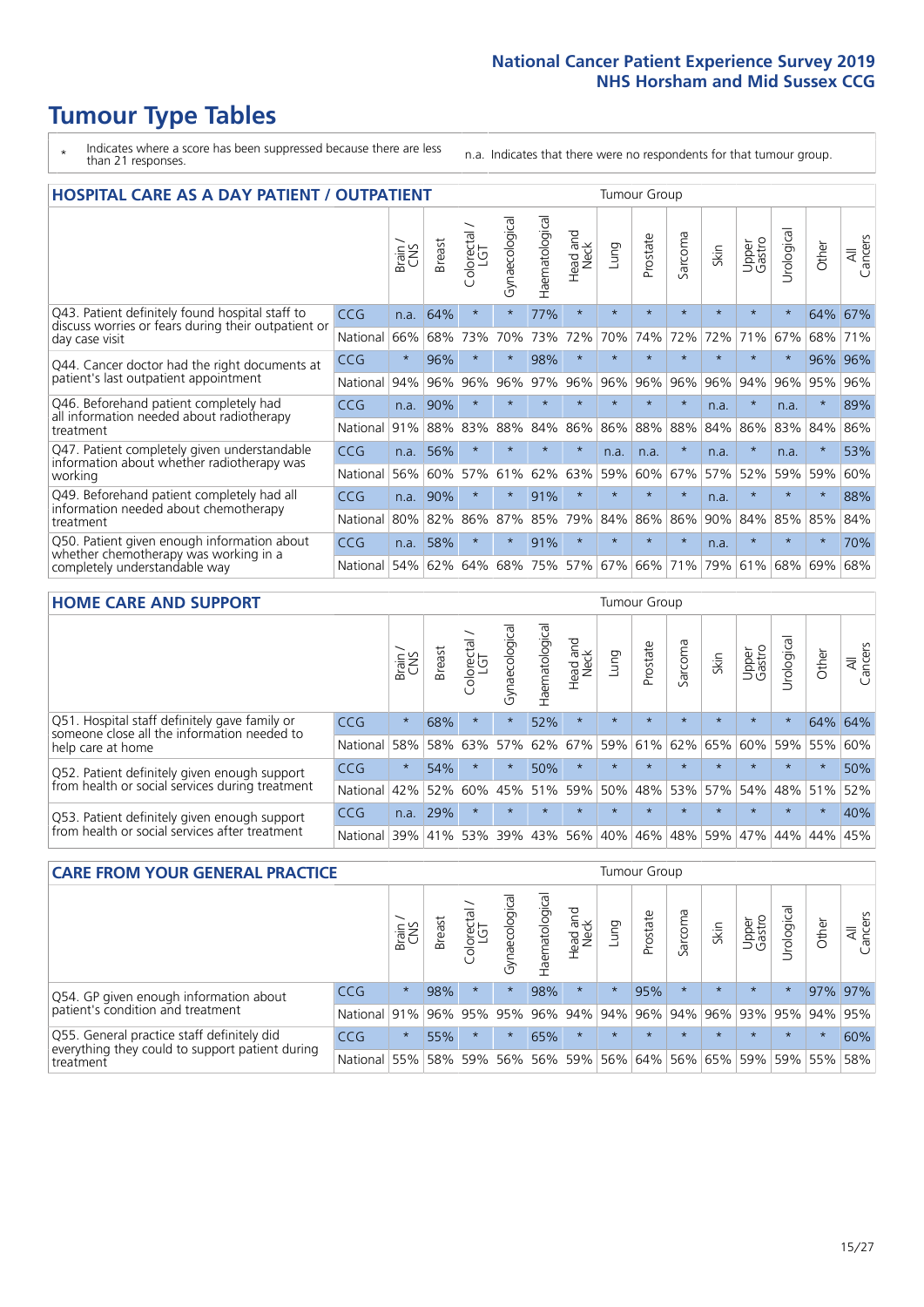- \* Indicates where a score has been suppressed because there are less than 21 responses.
- n.a. Indicates that there were no respondents for that tumour group.

| <b>YOUR OVERALL NHS CARE</b> |  |  |  |  |
|------------------------------|--|--|--|--|
|------------------------------|--|--|--|--|

| <b>YOUR OVERALL NHS CARE</b>                                    |            |         |               |                             |                |                |                  |         | <b>Tumour Group</b> |               |         |                 |           |       |                |  |  |
|-----------------------------------------------------------------|------------|---------|---------------|-----------------------------|----------------|----------------|------------------|---------|---------------------|---------------|---------|-----------------|-----------|-------|----------------|--|--|
|                                                                 |            | Brain   | <b>Breast</b> | olorectal.<br>LGT<br>$\cup$ | Gynaecological | Haematological | Head and<br>Neck | Lung    | Prostate            | arcoma<br>آرا | Skin    | Upper<br>Gastro | Urologica | Other | All<br>Cancers |  |  |
| Q56. Different people treating and caring for                   | <b>CCG</b> | $\star$ | 72%           | $\star$                     | $\star$        | 72%            | $\star$          | $\star$ | 63%                 | $\star$       | $\star$ |                 | 81%       | 67%   | 72%            |  |  |
| patient always work well together to give best<br>possible care | National   | 60%     | 73%           | 73%                         | 69%            | 75%            | 73%              | 73%     | 75%                 | 70%           | 79%     | 69%             | 74%       | 68%   | 73%            |  |  |
|                                                                 | <b>CCG</b> | $\star$ | 47%           | $\star$                     |                | 29%            | $\star$          | $\star$ | $\star$             | $\star$       | $\star$ | $\star$         |           | 23%   | 40%            |  |  |
| Q57. Patient given a care plan                                  | National   | 36%     | 41%           | 40%                         | 34%            | 36%            | 39%              | 36%     | 40%                 | 34%           | 44%     | 36%             | 33%       | 31%   | 38%            |  |  |
| Q58. Overall the administration of care was good                | <b>CCG</b> | $\star$ | 93%           | $\star$                     | $\star$        | 85%            | $\star$          | $\star$ | 90%                 | $\star$       | $\star$ |                 | 77%       | 87%   | 88%            |  |  |
| or very good                                                    | National   | 85%     | 90%           | 88%                         | 87%            | 91%            | 90%              | 90%     | 88%                 | 88%           | 90%     | 86%             | 85%       | 87%   | 89%            |  |  |
| Q59. Patient felt length of time for attending                  | <b>CCG</b> | $\star$ | 75%           | $\star$                     |                | 67%            | $\star$          | $\star$ | 90%                 | $\star$       | $\star$ |                 | 86%       | 63%   | 74%            |  |  |
| clinics and appointments for cancer was about<br>right          | National   | 58%     | 68%           | 73%                         | 66%            | 66%            | 71%              | 71%     | 76%                 | 68%           | 73%     | 66%             | 75%       | 64%   | 69%            |  |  |
| Q60. Someone discussed with patient whether                     | <b>CCG</b> | $\star$ | 13%           | $\star$                     | $\rightarrow$  | 29%            | $\star$          | $\star$ | 32%                 | $\star$       | $\star$ |                 |           | 28%   | 22%            |  |  |
| they would like to take part in cancer research                 | National   | 42%     | 30%           | 32%                         | 31%            | 33%            | 21%              | 34%     | 31%                 | 36%           | 20%     | 36%             | 21%       | 32%   | 30%            |  |  |
| Q61. Patient's average rating of care scored from               | <b>CCG</b> | $\star$ | 9.0           | $\star$                     | $\star$        | 9.1            | $\star$          | $\star$ | 9.1                 | $\star$       | $\star$ | $\star$         | 9.2       | 8.6   | 8.9            |  |  |
| very poor to very good                                          | National   | 8.6     | 8.9           | 8.8                         | 8.7            | 8.9            | 8.8              | 8.8     | 8.8                 | 8.8           | 8.9     | 8.7             | 8.7       | 8.7   | 8.8            |  |  |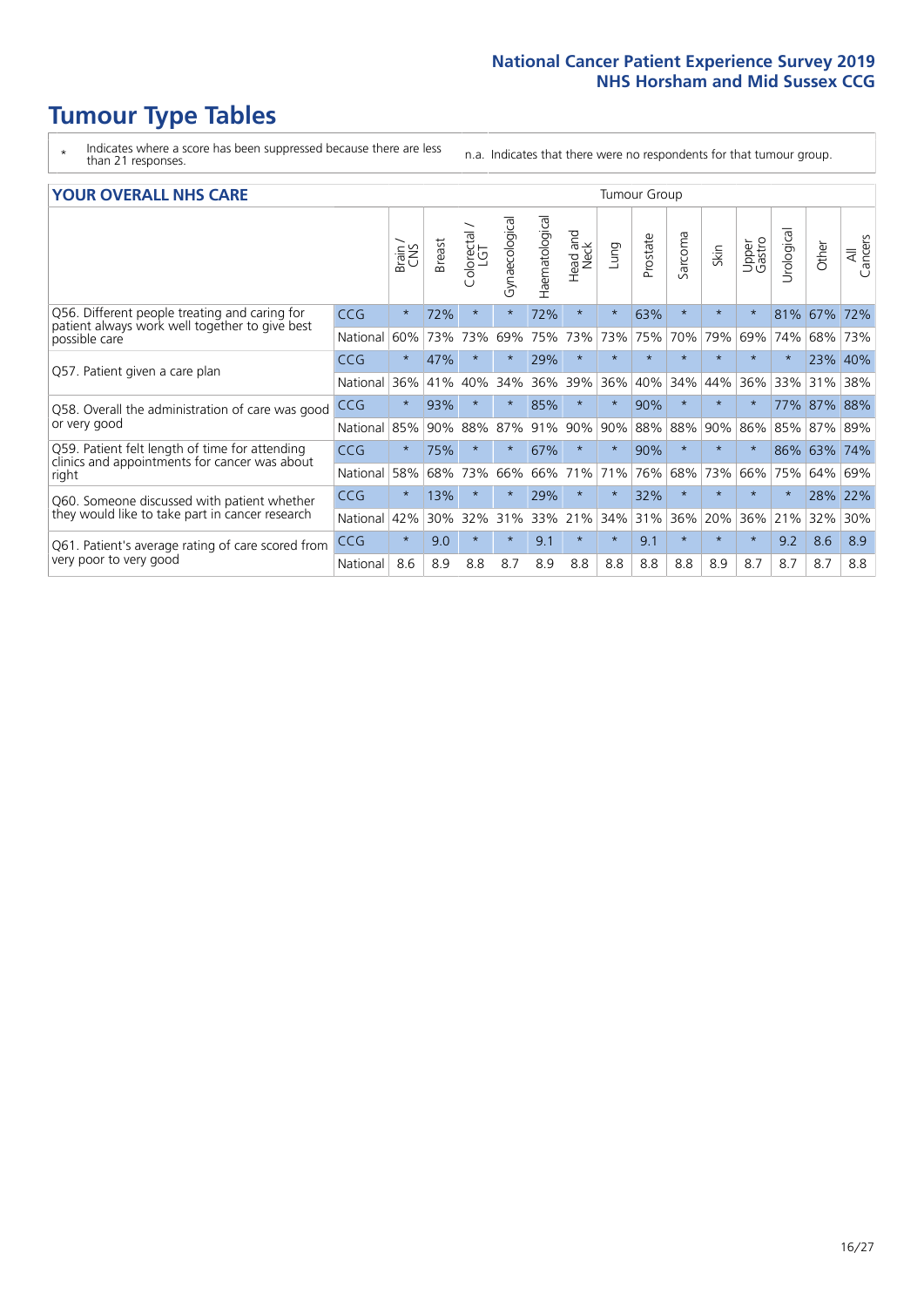### **Year on Year Charts**





#### **DIAGNOSTIC TESTS**





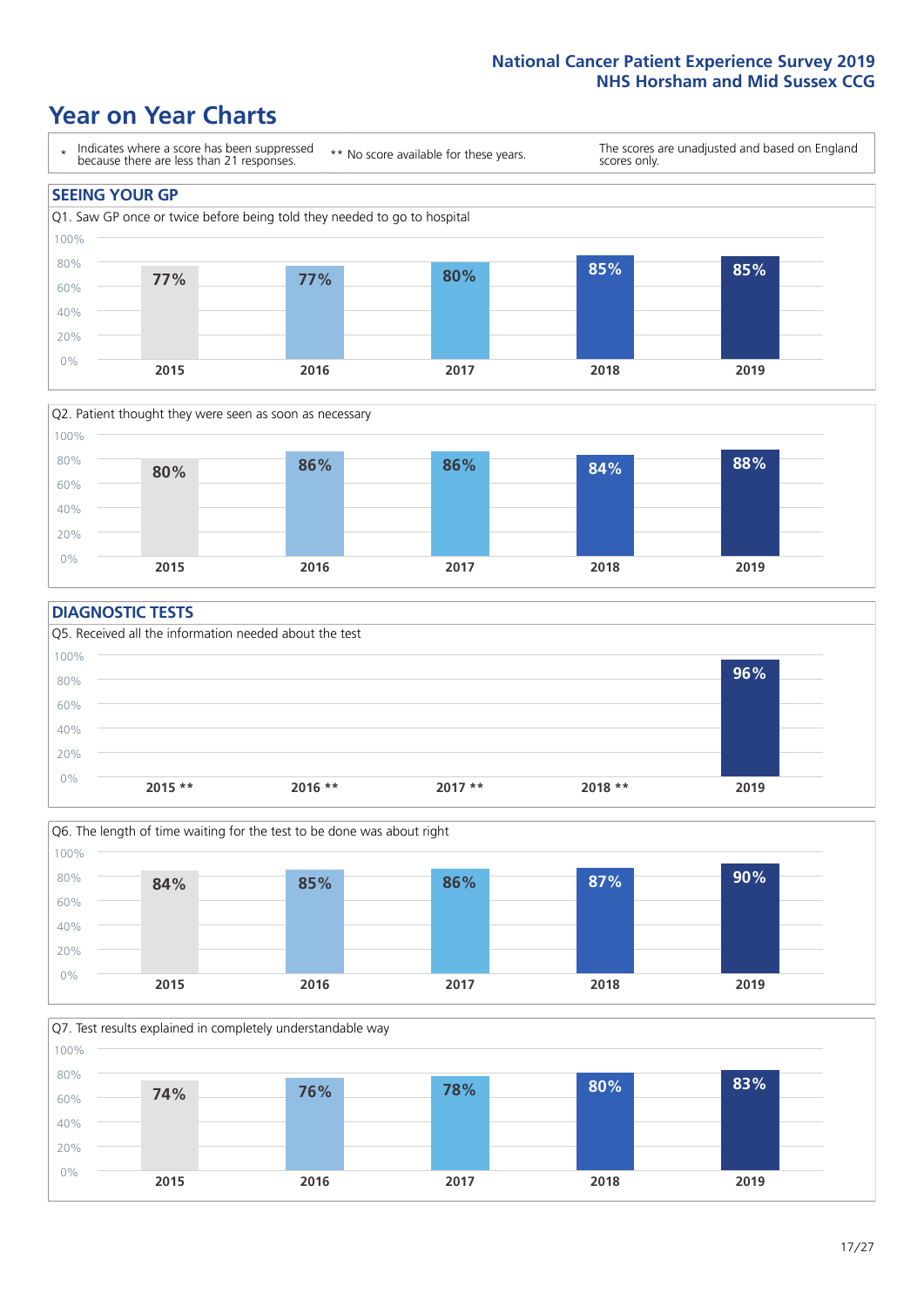### **Year on Year Charts**









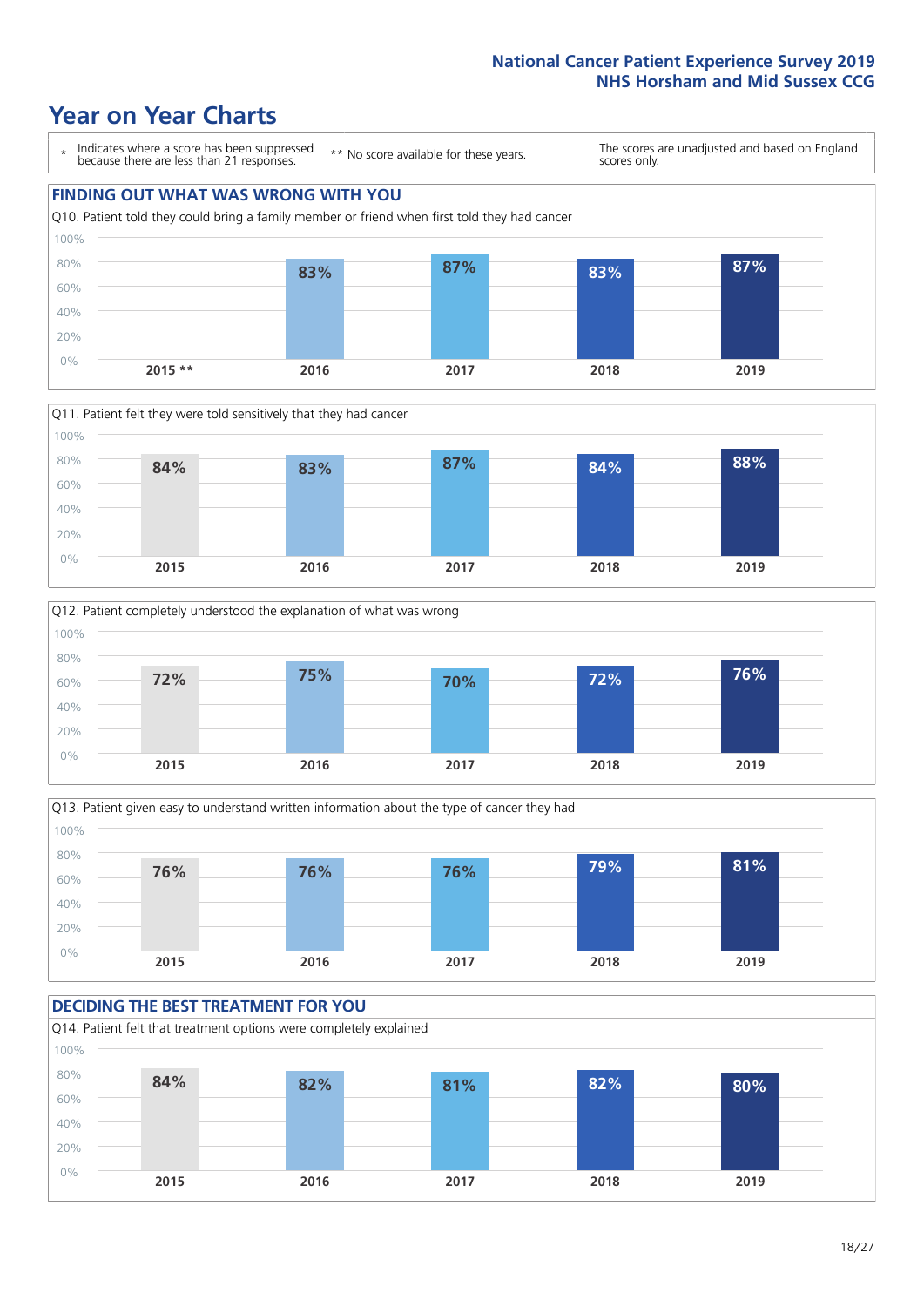### **Year on Year Charts**







Q18. Patient definitely involved as much as they wanted in decisions about care and treatment  $0%$ 20% 40% 60% 80% 100% **2015 \*\* 2016 \*\* 2017 \*\* 2018 \*\* 2019 81%**

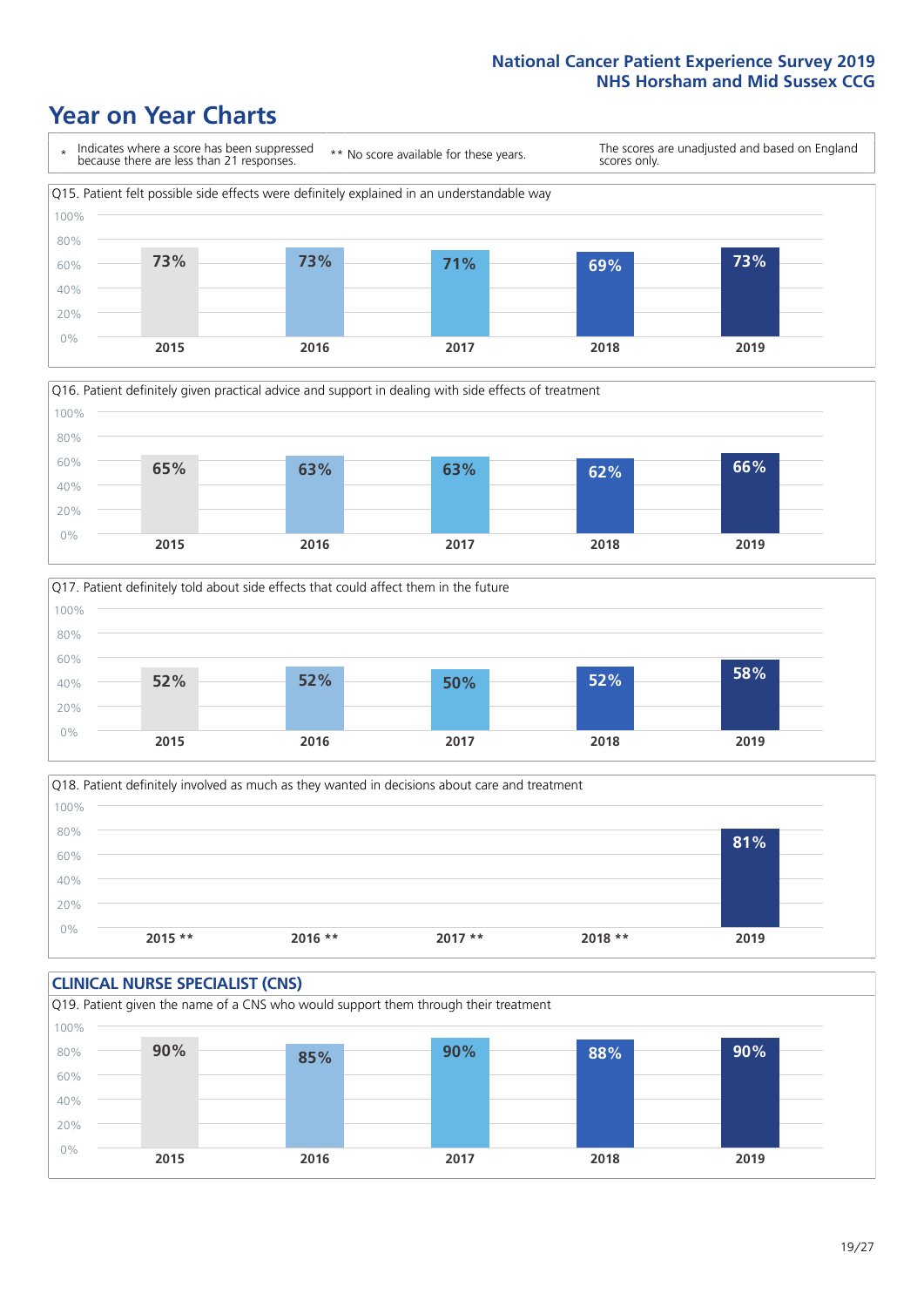### **Year on Year Charts**









Q24. Hospital staff gave information on getting financial help or possible benefits 0% 20% 40% 60% 80% 100% **2015 2016 2017 2018 2019 53% 47% 46% 54% 52%**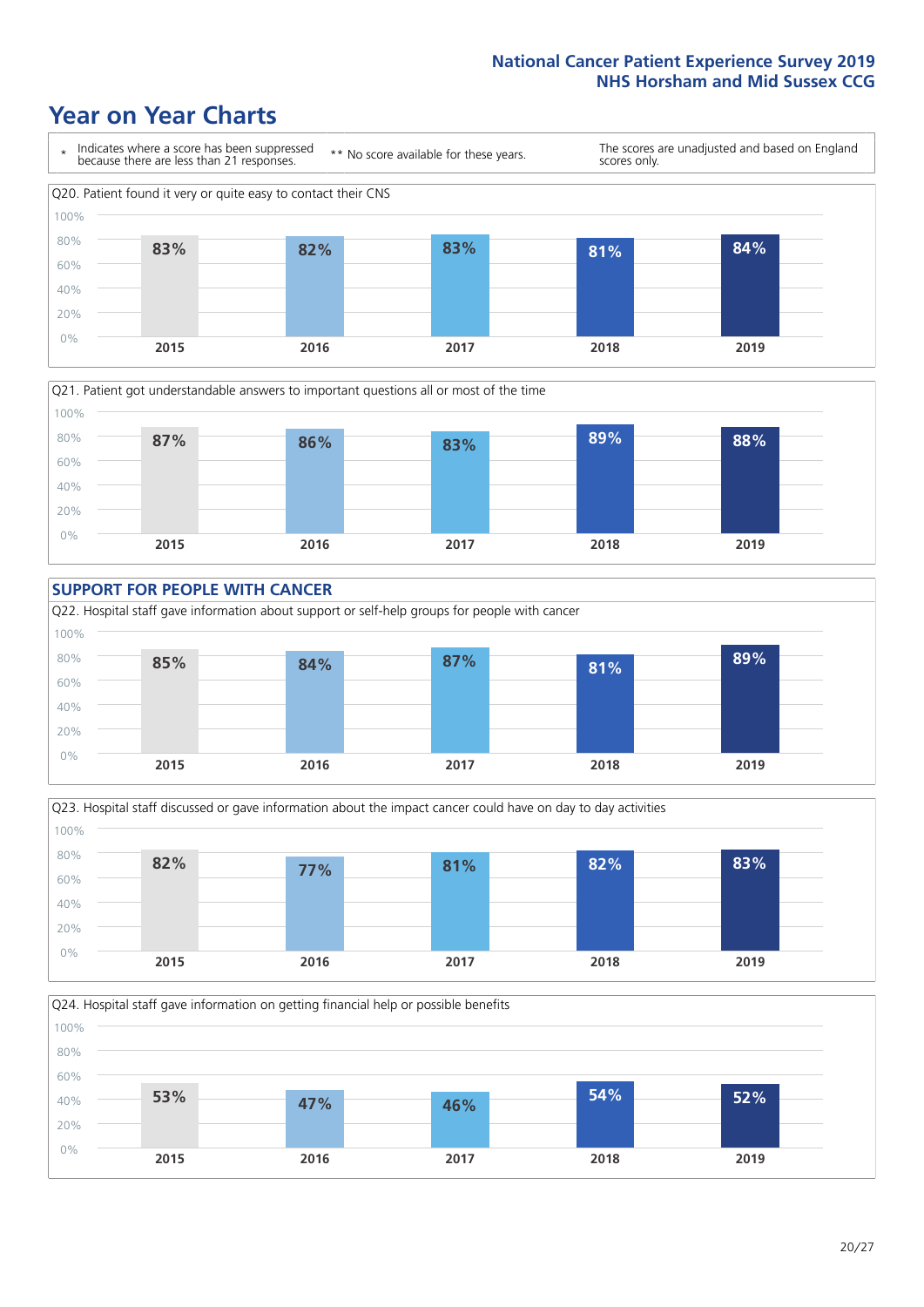### **Year on Year Charts**



#### **OPERATIONS**





#### **HOSPITAL CARE AS AN INPATIENT** Q30. Hospital staff didn't talk in front of patient as if patient wasn't there 0% 20% 40% 60% 80% 100% **2015 \*\* 2016 \*\* 2017 \*\* 2018 \*\* 2019 89%**

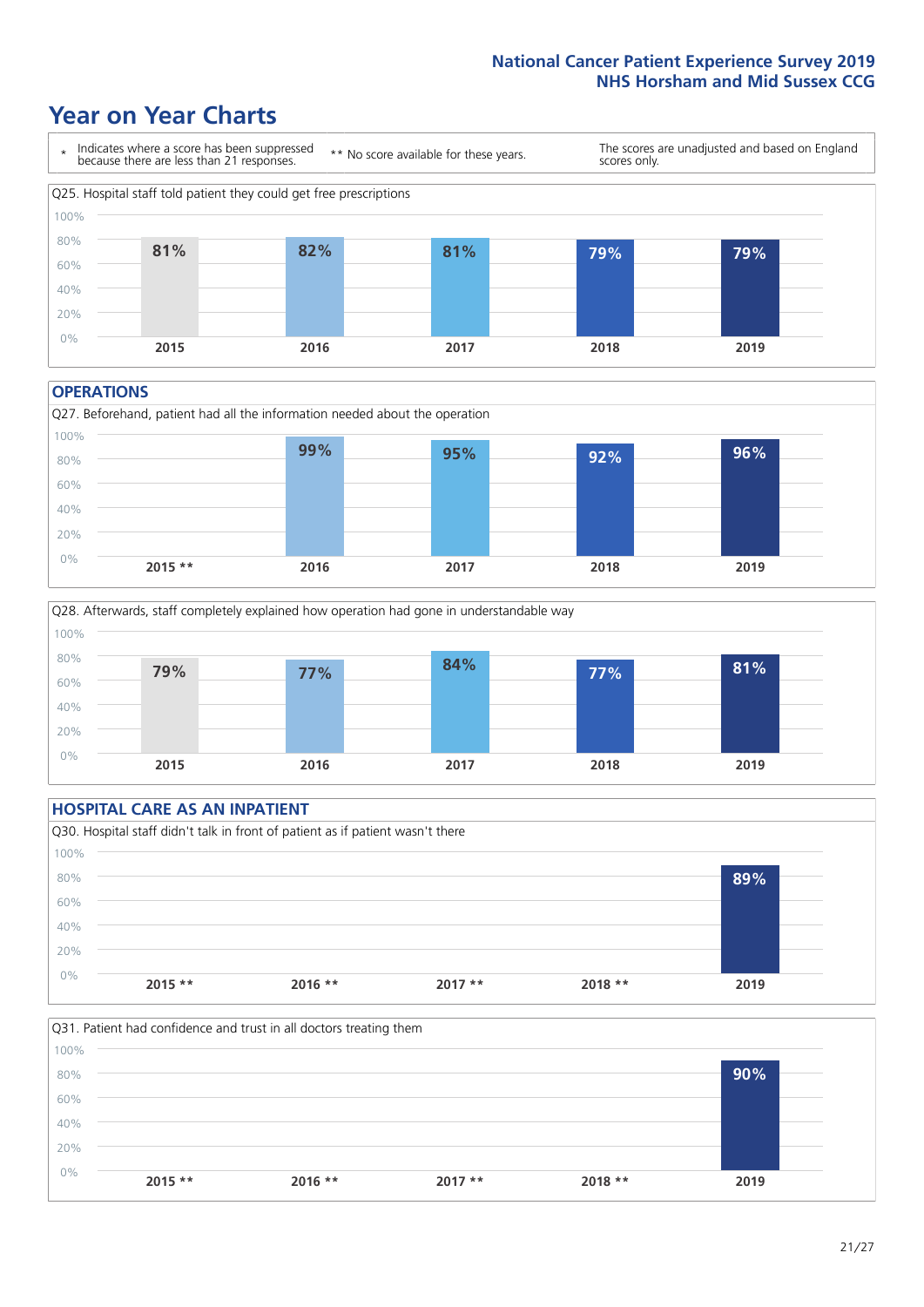### **Year on Year Charts**









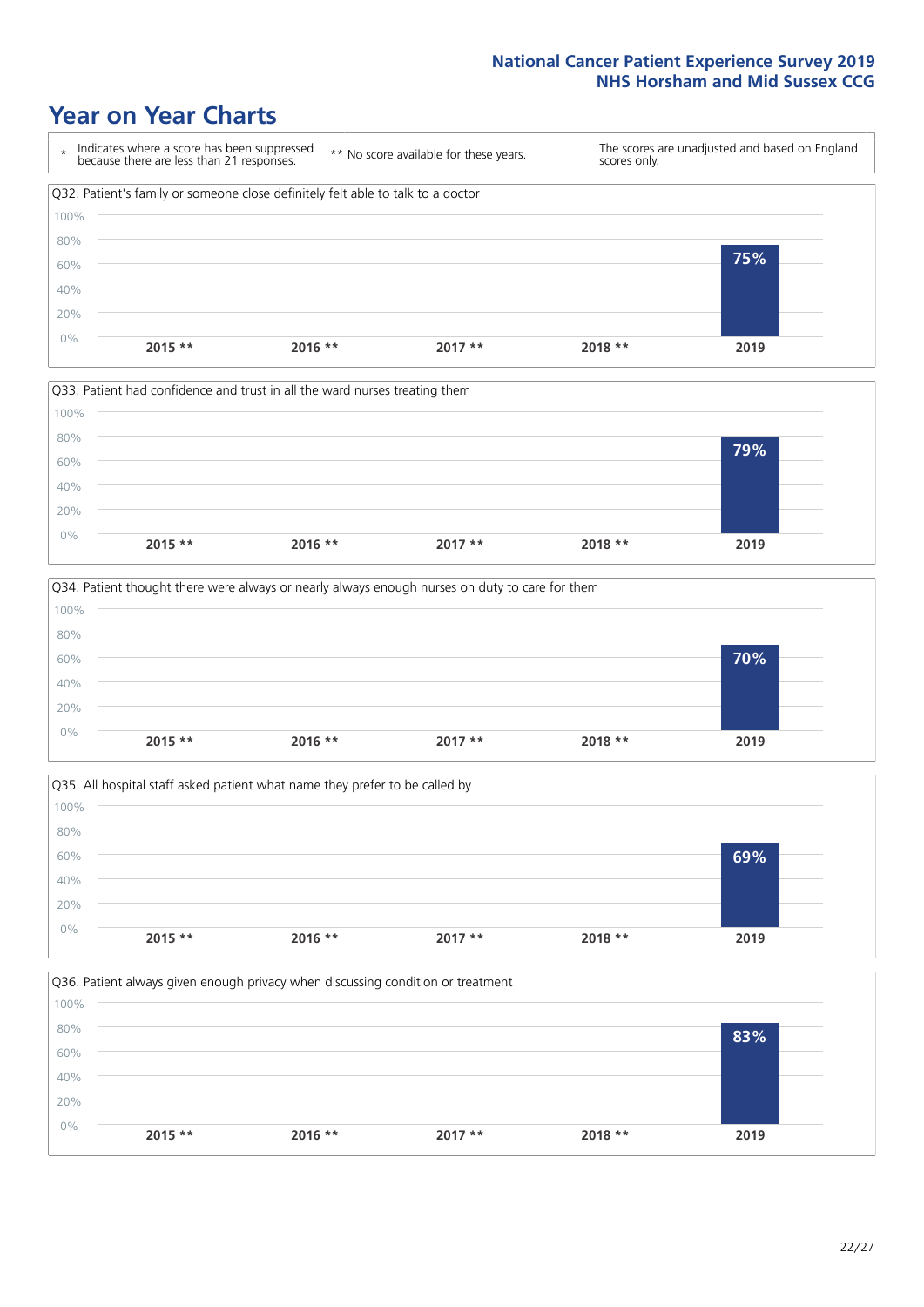### **Year on Year Charts**









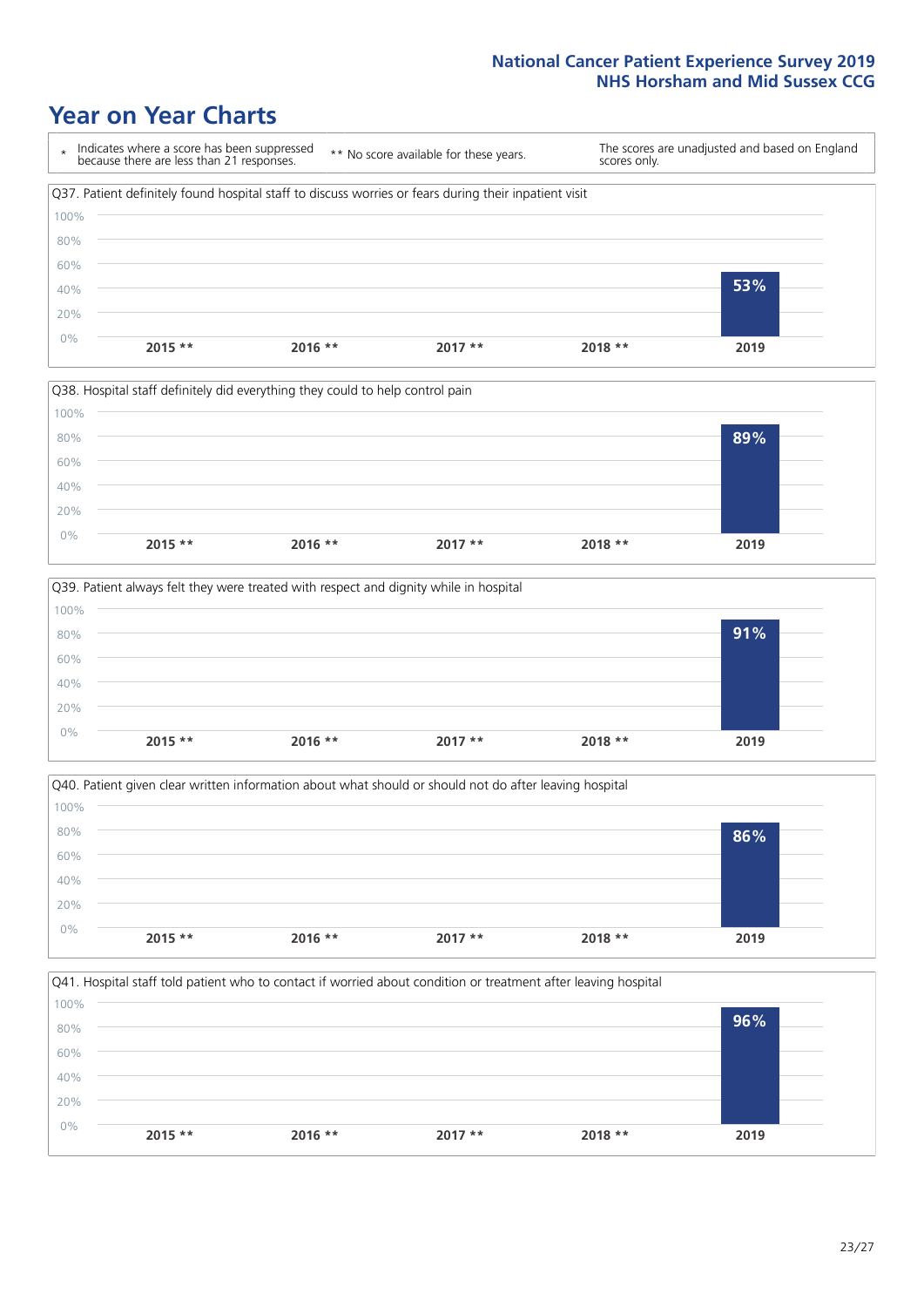### **Year on Year Charts**

\* Indicates where a score has been suppressed because there are less than 21 responses.

\*\* No score available for these years.

The scores are unadjusted and based on England scores only.

#### **HOSPITAL CARE AS A DAY PATIENT / OUTPATIENT**









Q49. Beforehand patient completely had all information needed about chemotherapy treatment 0% 20% 40% 60% 80% 100% **2015 2016 2017 2018 2019 86% 87% 87% 84% 88%**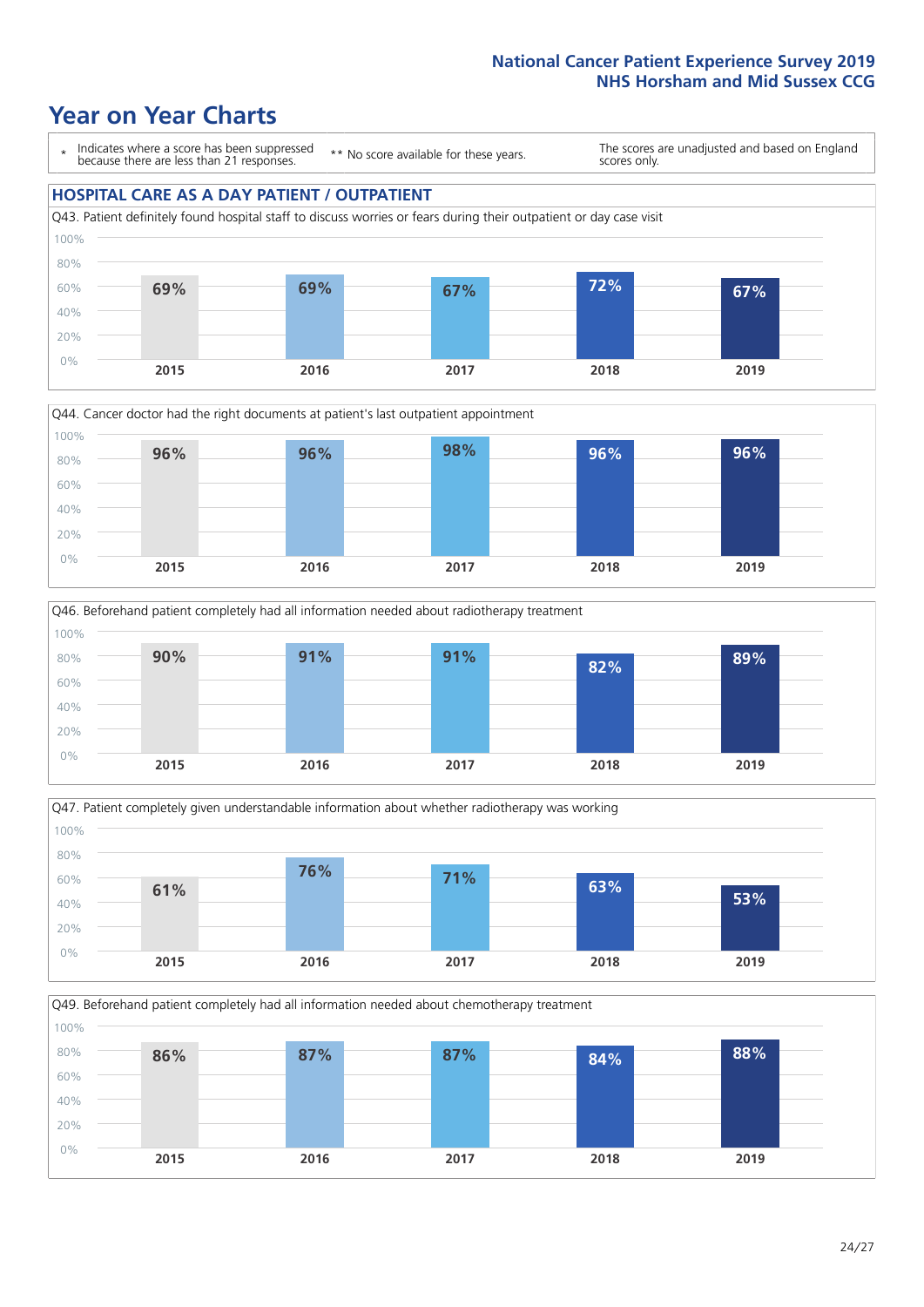### **Year on Year Charts**



#### **HOME CARE AND SUPPORT**







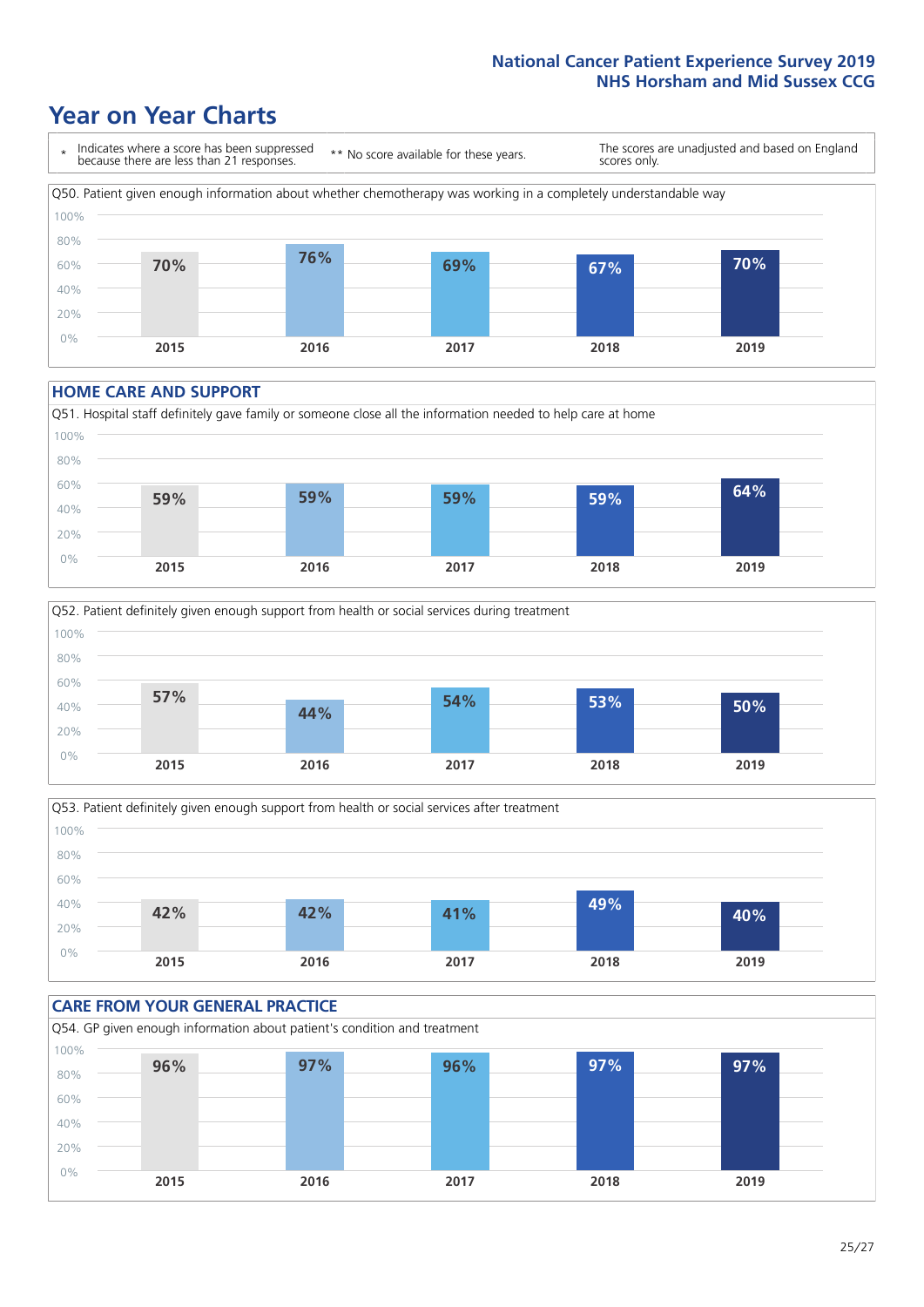### **Year on Year Charts**

\* Indicates where a score has been suppressed because there are less than 21 responses. \*\* No score available for these years. The scores are unadjusted and based on England scores only. Q55. General practice staff definitely did everything they could to support patient during treatment 0% 20% 40% 60% 80% 100% **2015 2016 2017 2018 2019 60% 68% 55% 67% 60%**

#### **YOUR OVERALL NHS CARE**







Q59. Patient felt length of time for attending clinics and appointments for cancer was about right